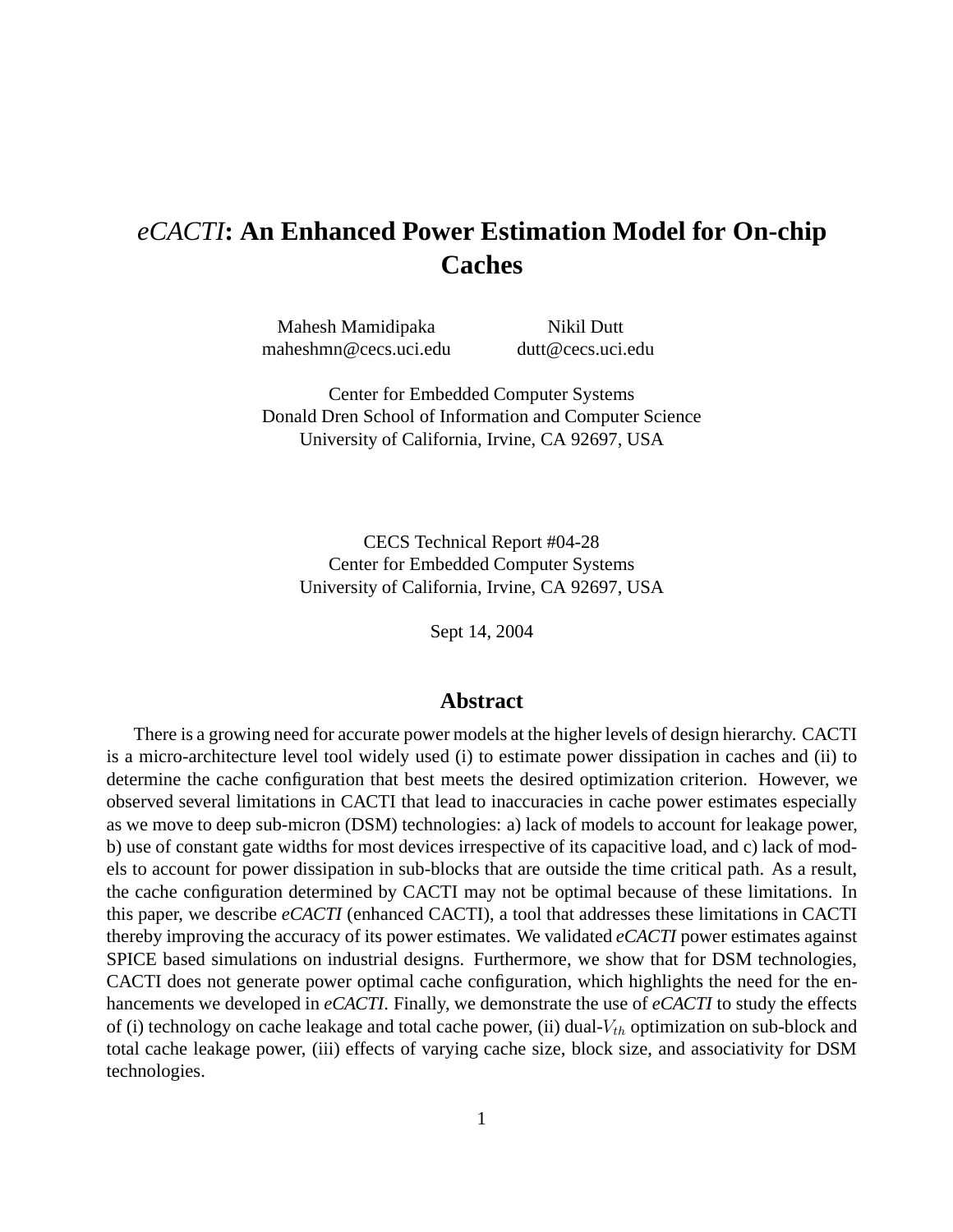# **Contents**

| 2. Related Work                                                           | 6                   |
|---------------------------------------------------------------------------|---------------------|
|                                                                           |                     |
| 3. CACTI: An Overview                                                     | 6<br>$\overline{7}$ |
| 10<br>4. Enhancements in eCACTI                                           |                     |
|                                                                           |                     |
| 10<br>4.1                                                                 |                     |
| 12                                                                        |                     |
| 12                                                                        |                     |
| 14                                                                        |                     |
| 14<br>4.4.1                                                               |                     |
| 14<br>4.4.2<br>Look-Up Table based Leakage Current Model                  |                     |
| 15<br>Evaluating the Effect of Low Power Techniques<br>4.4.3              |                     |
| Power Estimation of a Specific Sub-bank Configuration<br>15<br>4.4.4      |                     |
| 5. Model evaluation<br>15                                                 |                     |
| 16                                                                        |                     |
| 5.2. Evaluation of Leakage and Dynamic Power Estimation in eCACTI<br>16   |                     |
| <b>6. Comparison between CACTI and eCACTI</b><br>17                       |                     |
| 18<br>7. Experiments                                                      |                     |
| 18                                                                        |                     |
| 19                                                                        |                     |
| 21<br>7.3. Sub-block Power Dissipation Contributions to Total Cache Power |                     |
| 7.4. Effect of dual- $V_{th}$ Optimization on Cache Leakage Power<br>21   |                     |
| 8. Summary<br>23                                                          |                     |

# **List of Figures**

| Impact of Design Decisions on Power Dissipation at Different Levels of Design Hier- |     |  |  |
|-------------------------------------------------------------------------------------|-----|--|--|
|                                                                                     | - 5 |  |  |
| Percentage Contribution of Sub-threshold Leakage with Decreasing Feature Size [4]   | -5  |  |  |
|                                                                                     | - 8 |  |  |
|                                                                                     |     |  |  |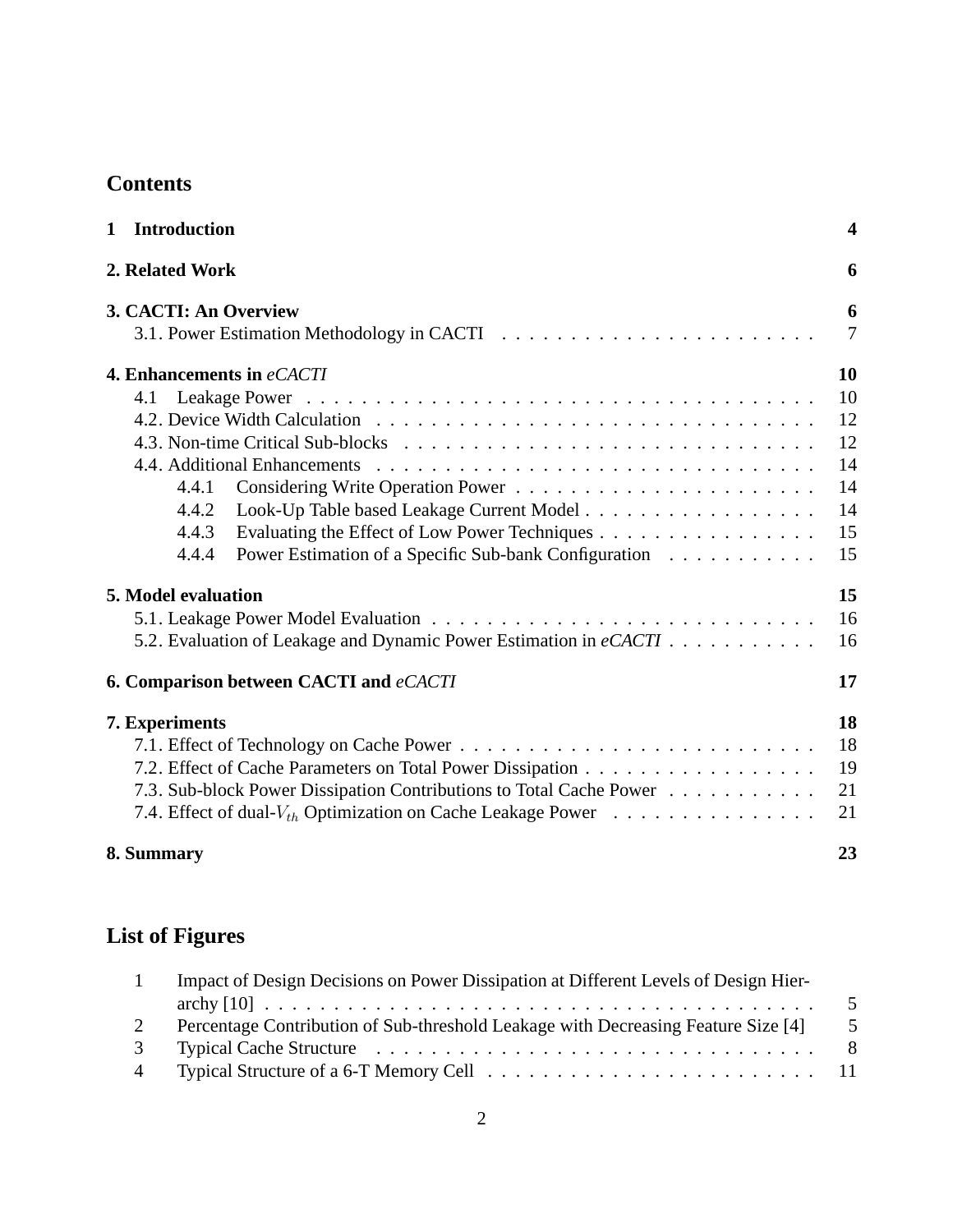| 5  | Typical Implementation of Read Column Logic $\dots \dots \dots \dots \dots \dots \dots \dots$                                                                | 13 |
|----|--------------------------------------------------------------------------------------------------------------------------------------------------------------|----|
| 6  | Plot Showing the Accuracy of Leakage Current Model for a NMOS Device                                                                                         | 16 |
| 7  | Comparison of CACTI and eCACTI Power Estimates (Tech=0.07u)                                                                                                  | 18 |
| 8  | Plot Showing Variation of Power Dissipation with Technology                                                                                                  | 19 |
| 9  | Plot Showing Variation of Power Dissipation with Cache Size                                                                                                  | 20 |
| 10 | Plot Showing Variation of Power Dissipation with Block Size<br>$\mathcal{L}$ , and $\mathcal{L}$ , and $\mathcal{L}$ , and $\mathcal{L}$ , and $\mathcal{L}$ | 20 |
| 11 | Plot Showing Variation of Power Dissipation with Associativity<br>$\mathcal{A}$ . The set of the set of the set of the $\mathcal{A}$                         | 21 |
| 12 | Sub-block Power Contributions to Total Cache Dynamic Power                                                                                                   | 22 |
| 13 | Sub-block Power Contributions to Total Cache Leakage Power                                                                                                   | 22 |
| 14 | Leakage and Total Cache Power for Varying Cache Sizes                                                                                                        | 23 |
| 15 | Sub-block Power Contributions to Total Cache Leakage Power (Dual Vt Optimiza-                                                                                |    |
|    |                                                                                                                                                              |    |

# **List of Tables**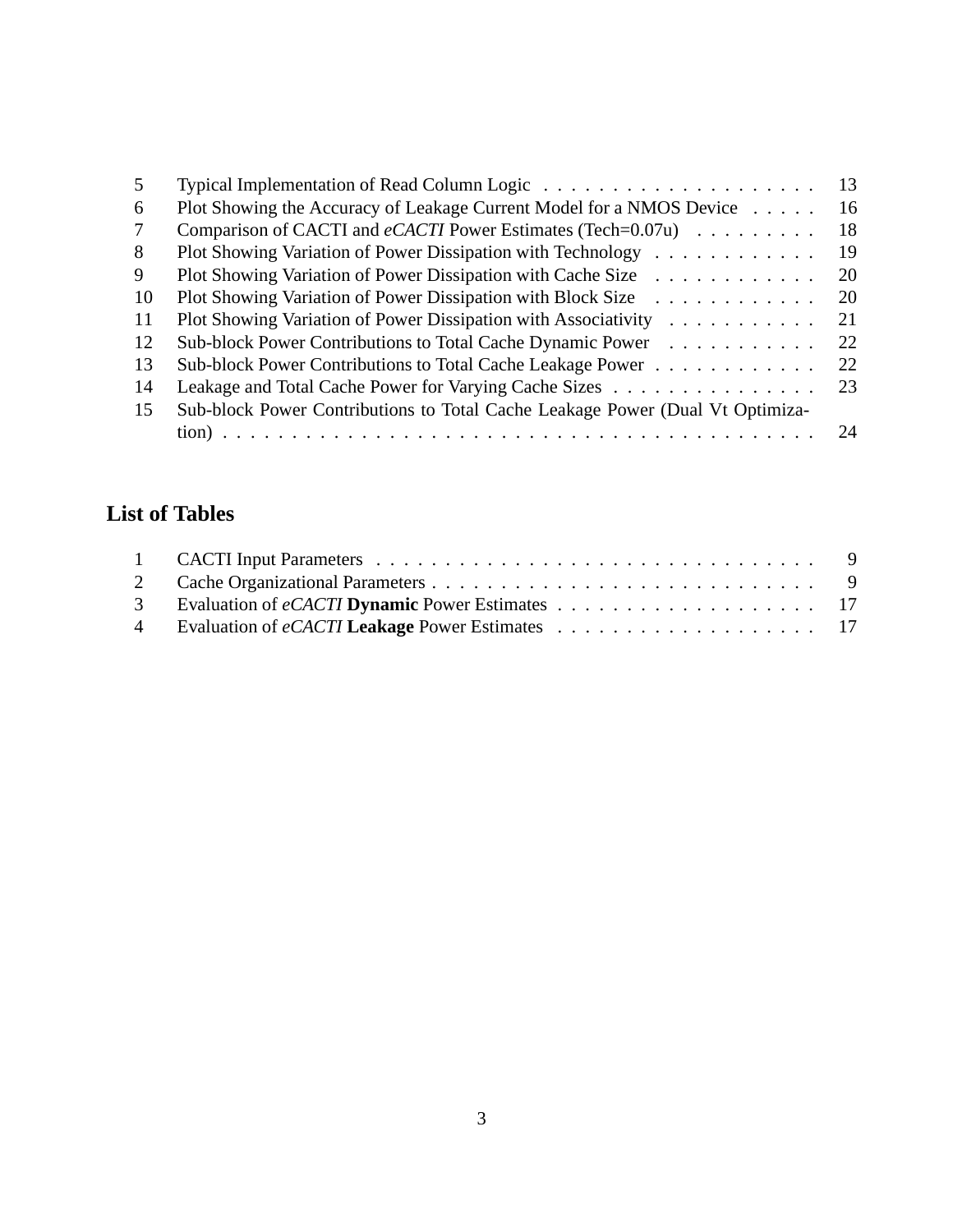# **1 Introduction**

Power dissipation has become a major design constraint in both portable devices and many system designs. System designers are often faced with the challenge of meeting the conflicting requirements of performance and power. Figure 1 shows the impact of design decisions on system power at various levels of design hierarchy [10]. It is seen that design decisions taken higher in design cycle have greater influence on the system power dissipation. To meet the stringent power and performance constraints in contemporary designs, system designers need tools to perform design space exploration at higher levels of design hierarchy.

Caches consume a significant portion of the total power dissipation in contemporary processors, as much as 40% [5, 8]. It is important to evaluate various possible cache configurations for power-delayarea trade-offs to meet the system requirements. CACTI [11, 18], an integrated cache timing and power model was proposed by Wilton and Jouppi to explore several possible cache configurations for power, delay, and area early in the design hierarchy. The tool is widely used by the research community (a) at the micro-architecture level to estimate the power dissipation in caches and (b) at the system level in design space exploration tools such as Wattch [5], SimplePower [15], and HotLeakage [19]. However, we observed that CACTI has the following limitations which become more prominent in deep sub-micron (DSM) technologies:

- Leakage power is increasing exponentially with process technology and projected to dominate the total power dissipation. Although there are other components contributing to static power dissipation, sub-threshold leakage power increases exponentially and contributes to a majority of the static power dissipation. Figure 2 shows the percentage contribution of sub-threshold leakage power to the total power dissipation with decreasing feature size. In  $0.05\mu$  technology, the sub-threshold leakage power contribution is projected to increase to almost half of the total power dissipation. But CACTI currently does not have models to account for leakage power in caches.
- Except for wordline drivers, the transistor widths of various devices are assumed to be constant in the analysis for power and delay. This assumption is incorrect because the transistor widths in actual cache designs change according to their capacitive load.
- A number of sub-blocks (such as read control logic, write control logic, and sense-amplifier logic) that do not fall in the time critical path, are not modeled in CACTI. However, for accurate power estimation, all the sub-blocks are critical and need to be considered.

We show in Section 6 that even with current feature sizes, these limitations lead to significant inaccuracies in the CACTI power estimates. This in turn leads to an error in determining the optimal cache configuration. Furthermore, these anamolies in CACTI will worsen with decreasing feature sizes in the future. In our proposed tool, *eCACTI* (enhanced CACTI), we improve the power estimation model in CACTI by explicitly addressing all the above mentioned limitations. This will enable system designers to do more accurate power-aware design space exploration at the micro-architecture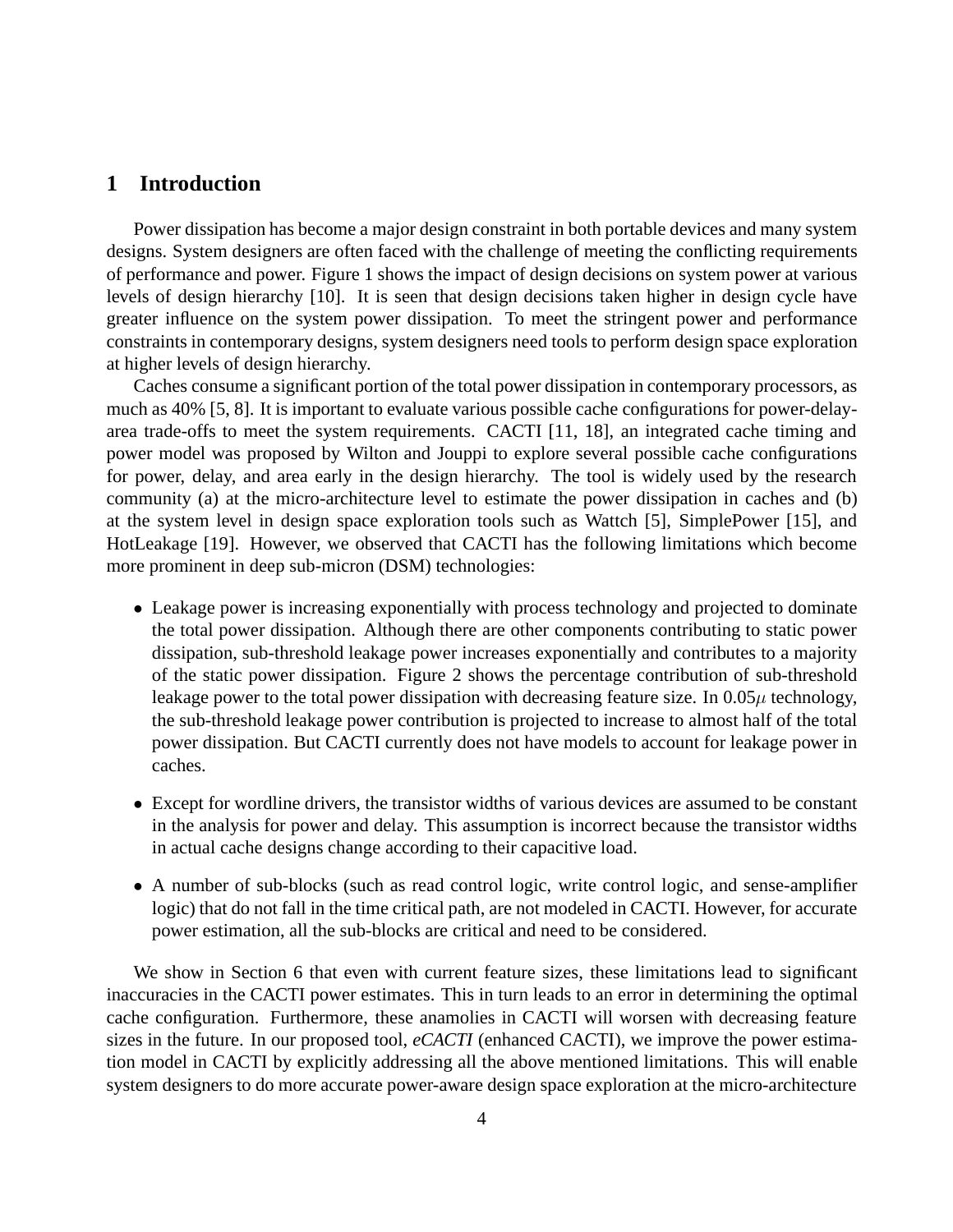

**Figure 1. Impact of Design Decisions on Power Dissipation at Different Levels of Design Hierarchy [10]**



**Figure 2. Percentage Contribution of Sub-threshold Leakage with Decreasing Feature Size [4]**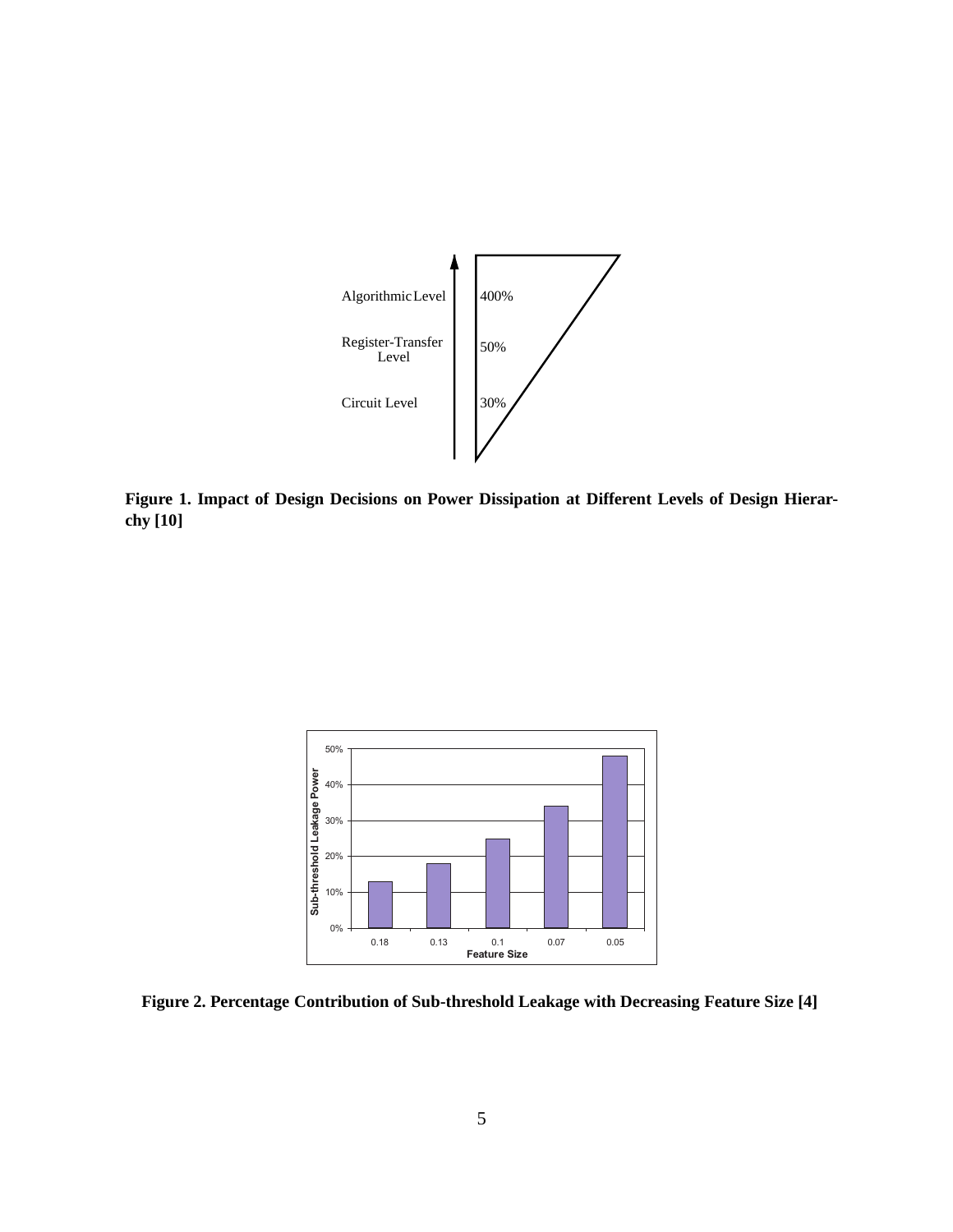level and at the system level as we move to more aggressive DSM technologies. In this paper, we use *eCACTI* to study the effect of process technology and various cache parameters on the cache power. We analyze the static power dissipation contributions of various sub-blocks to the total power dissipation. Finally we study the effect of dual threshold voltage (dual- $V_{th}$ ) technology on cache power dissipation.

The paper is organized as follows. Section 2 presents related work with a brief overview of CACTI in Section 3. Section 4 presents the enhancements in *eCACTI* and the methodology used to incorporate them. Section 5 presents the methodology used to validate *eCACTI* power estimates. Section 6 compares the cache configuration results generated by CACTI with *eCACTI* and Section 7 presents experiments showing the applications of the tool. Finally, Section 8 summarizes this paper.

# **2. Related Work**

Caches have long been recognized as a critical component in system designs. CACTI is a popular tool used by computer architects for estimation of power dissipation in caches and for determining the optimal cache configuration. It is also used in various system-level tools such as Wattch [5], SimplePower [15], and HotLeakage [19] for design space exploration. Before CACTI, analytical models were proposed for estimation of cache area by Mulder et al. [9] and models for cache access times were proposed by Wada et al. [16]. The access time models proposed by Wada had certain limitations which were accounted in CACTI 1.0 [18]. The next version, CACTI 2.0 [11], primarily included power models so as to evaluate power and access time trade-offs in different cache configurations. CACTI 3.0 [12] was later released along with area models to explore the cache configurations for area, power, and access times. In this paper, we refer to CACTI 3.0 as CACTI. A brief overview of CACTI is presented in Section 3. CACTI was developed and validated on cache designs using a  $0.8\mu$ technology. However, in today's DSM technologies, we observe that the power estimation models used in CACTI have significant limitations leading to inaccurate power estimates. In this paper, we describe *eCACTI* that addresses these limitations, thereby improving the accuracy of the cache power estimates.

# **3. CACTI: An Overview**

CACTI takes high level cache parameters shown in Table 1 as input and outputs the cache configuration that best meets the desired optimization function. The basic structure of the cache considered in CACTI is shown in Figure 3. A cache configuration is described in terms of six organizational parameters: *Ndbl, Ndwl, Nspd, Ntwl, Ntbl, and Ntspd*. The description of these parameters are illustrated in Table 2. The parameters *Ndbl, Ndwl, and Nspd* correspond to the configuration of the data array, whereas *Ntwl, Ntbl, and Ntspd* refer to the configuration of the tag array. While the wordline and bitline segments (*Ndwl, Ndbl* for data array and *Ntwl, Ntbl* for tag array) define the number of sub-banks in the cache, the number of sets mapped to a wordline (*Ndsp, Ntspd*) controls the aspect ratio of each sub-bank. For a given set of cache parameters (cache size, block size, and associativity) the cache access time, power dissipation, and area are dependent on the values assigned to these configu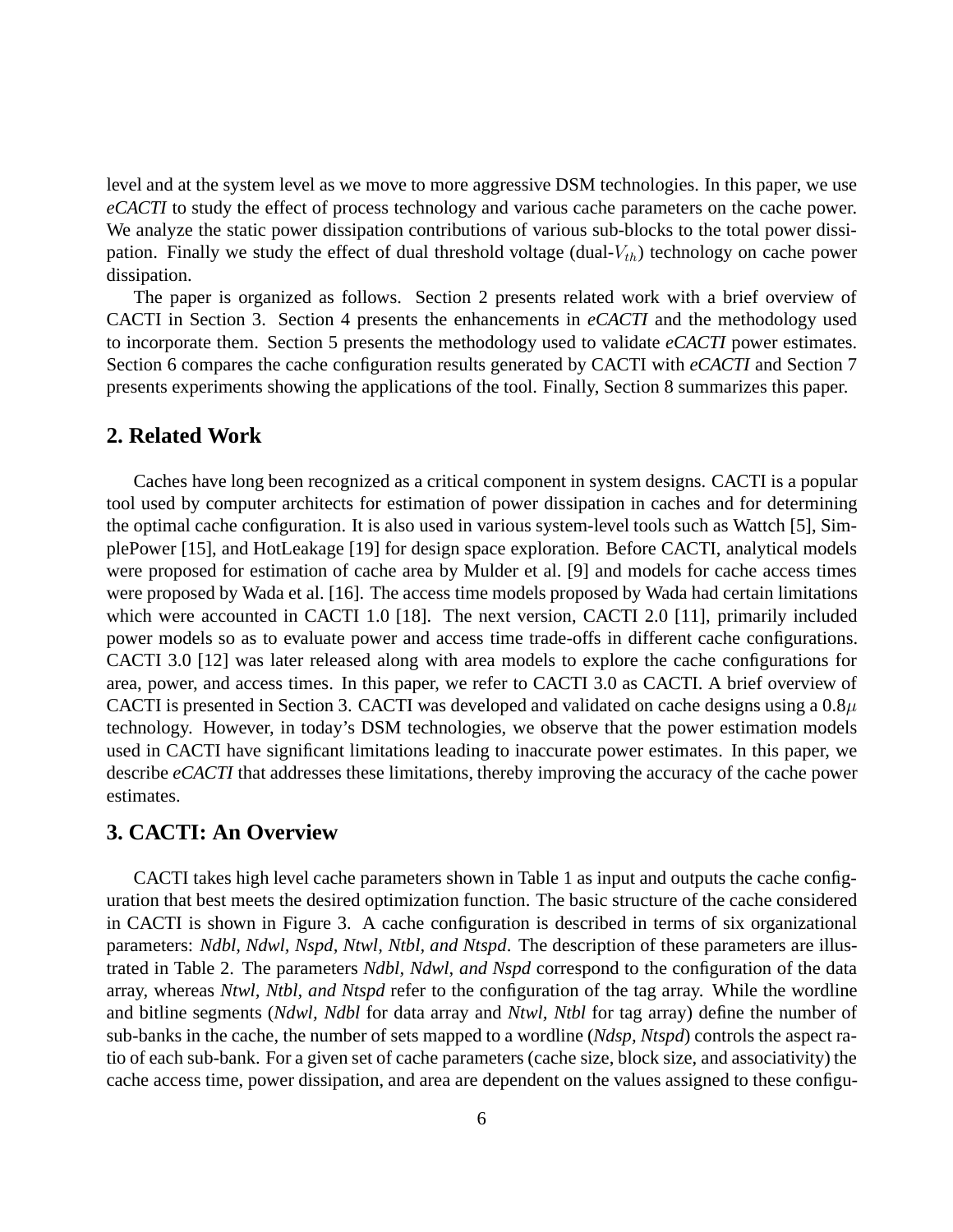ration parameters. To determine optimal cache configuration for a desired objective function, CACTI exhaustively calculates the area, power, and access time for every possible configuration of cache and selects that configuration that best meets the optimization function. To calculate area, power, and access times, CACTI uses various analytical models. The pseudo code in CACTI that performs exhaustive exploration of all possible cache configurations is shown below.

```
// Initialize PowerDelayProd with a large number
PowerDelayProd = VeryLargeNumber;
// for all possible cache configurations
for (Nspd=1; Nspd<=MaxSpd; Nspd=Nspd*2)
 for (Ndwl=1; Ndwl<=MaxNdwl; Ndwl=Ndwl*2)
  for (Ndbl=1; Ndbl<=MaxNbl; Ndbl=Ndbl*2)
   for (Ntspd=1; Ntspd<=MAXSPD; Ntspd=Ntspd*2)
    for (Ntw1=1; Ntw1<=1; Ntw1=Ntw1*2)for (Ntbl=1;Ntbl<=MAXN;Ntbl=Ntbl*2) {
      params={C,B,A,Ndbl,Ndwl,Nspd,Ntwl,Ntbl,Ntspd};// find out if the configuration parameters
      // form a valid combination
      if (params_valid(params)) {
        // Estimate area
        area = cache area(params);// Estimate power
        power = cache power(params);
        // Estimate access time
        access time = cache access time(params);
        // find configuration with minimal
        // power-delay product
        if (power*access_time < PowerDelayProd) {
          PowerDelayProd = power * access_time;
          // save this configuration
          save_cfg(Ndbl,Ndwl,Nspd,Ntwl,Ntbl,Ntspd);
        }
      }
    }
```
The pseudo code tries to find the cache configuration with minimal power-delay product and hence the area estimates are not used in the optimization function. While more details on configuration parameters and analytical models for area, access time can be found in [18, 16], the relevant power estimation modeling methodology in CACTI is briefly described below.

#### **3.1. Power Estimation Methodology in CACTI**

The basic model used for estimation of power dissipation is shown in Equation (1).

$$
P_{diss} = C_L \cdot V_{dd}^2 \cdot P_{0 \to 1} \cdot f \tag{1}
$$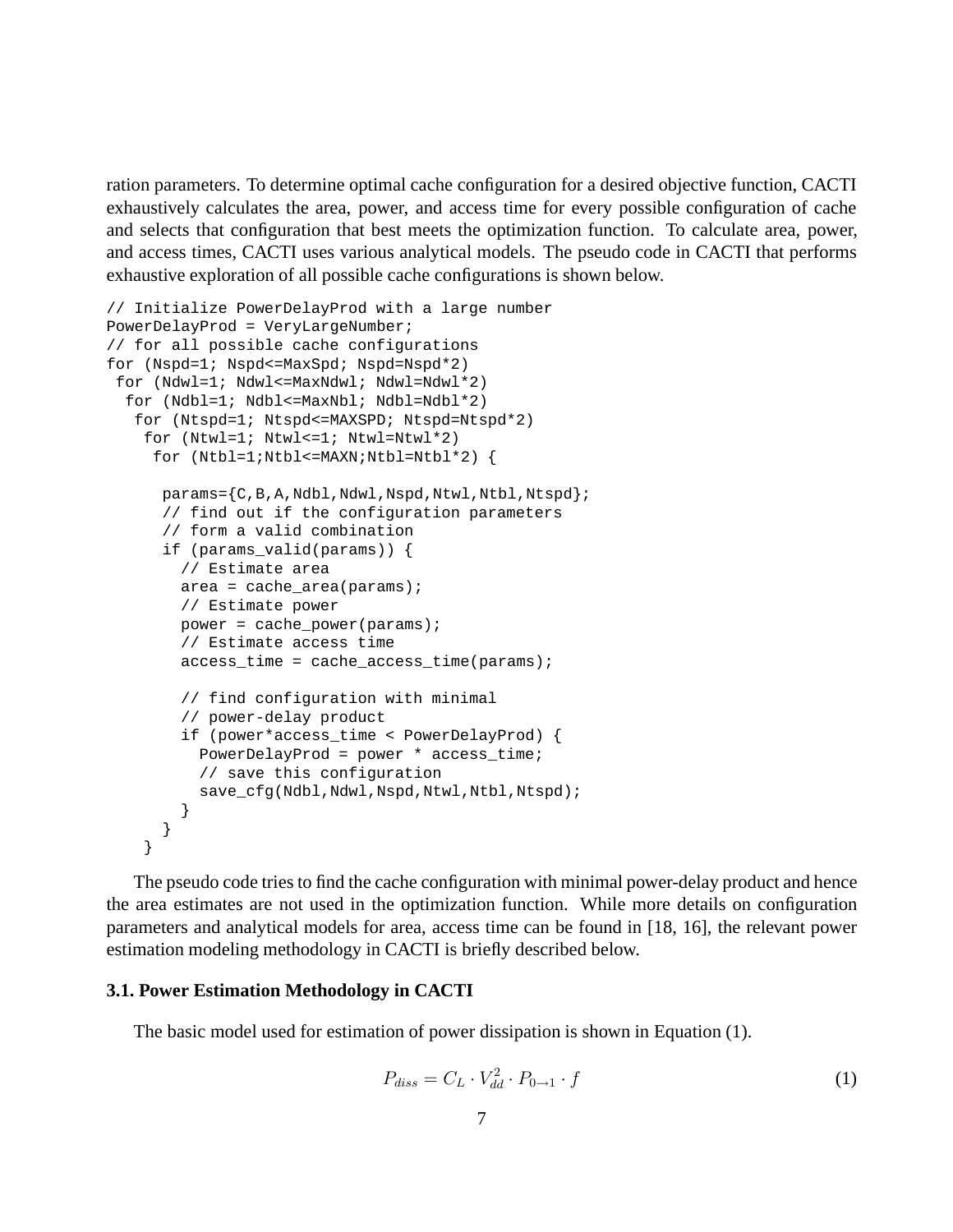

**Figure 3. Typical Cache Structure**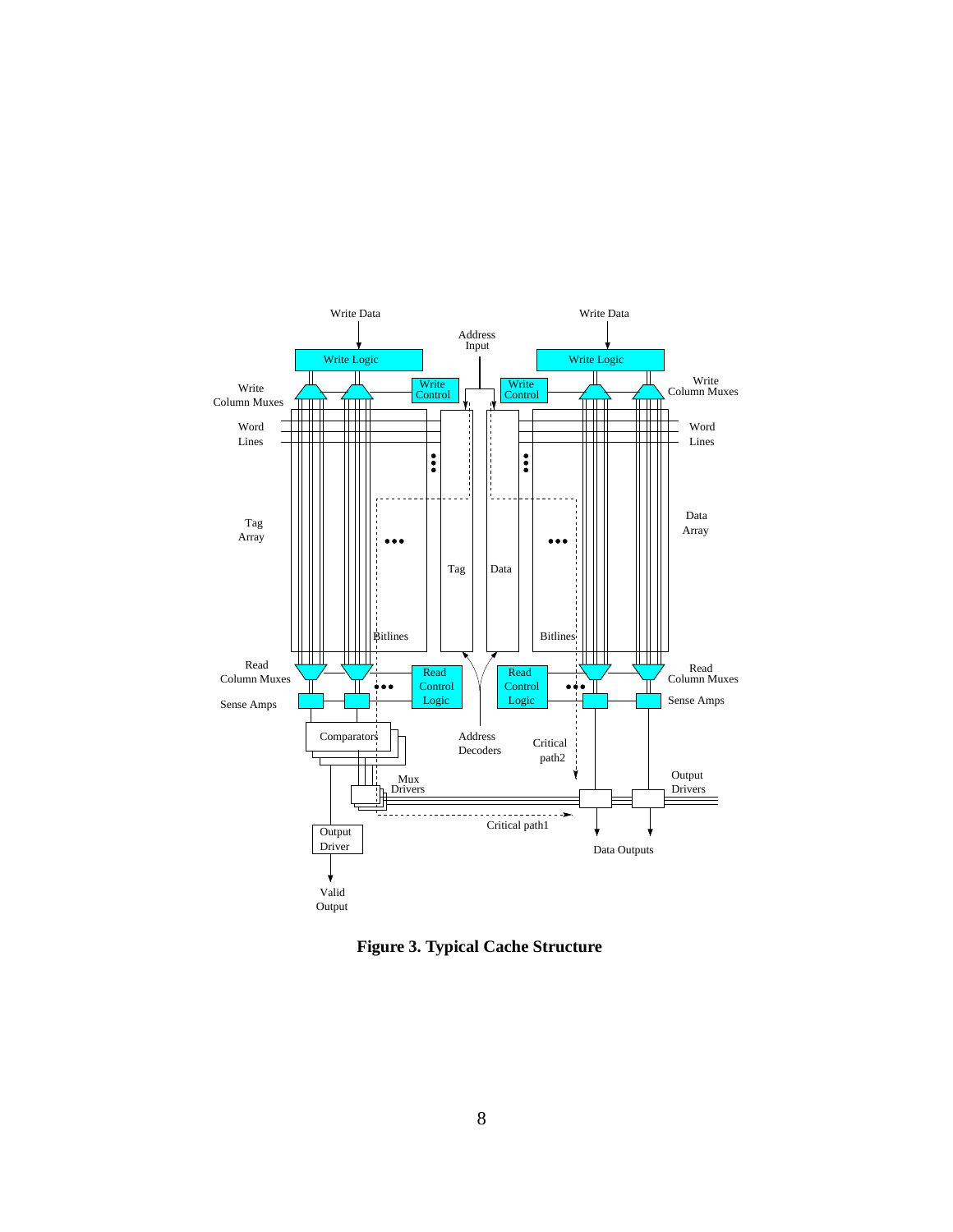| Description<br>Parameter |       |                           |
|--------------------------|-------|---------------------------|
|                          | C     | Cache size in bytes       |
|                          | B     | Block size in bytes       |
|                          | A     | Associativity             |
|                          | $b_0$ | Data output width in bits |
|                          |       | Address bus width in bits |

**Table 1. CACTI Input Parameters**

| Parameter    | Description                                      |  |
|--------------|--------------------------------------------------|--|
| <i>Ndwl</i>  | # of wordline segments (data array)              |  |
| <b>Ndbl</b>  | # of bitline segments (data array)               |  |
| <b>Nspd</b>  | # of sets mapped to single wordline (data array) |  |
| <b>Ntwl</b>  | # of wordline segments (tag array)               |  |
| <b>Ntbl</b>  | # of bitline segments (tag array)                |  |
| <b>Ntspd</b> | # of sets mapped to single wordline (tag array)  |  |

where,  $C_L$  is the physical capacitance of a device,  $V_{dd}$  is the device supply voltage,  $P_{0\rightarrow 1}$  is the probability of a transition at the capacitive load from '0' to '1' and  $f$  is the frequency of the cache operation. Since the supply voltage and frequency of operation is typically constant across the whole cache design, the crucial part of estimating power dissipation is to estimate the switching capacitance.

Typically an implementation of a cache has multiple sub-banks in both tag and data arrays. While the sub-banks in data arrays could have different sizes, aspect ratio, and organization compared to sub-banks in tag array, sub-banks within data and tag arrays are usually identical. The configuration parameters *Ndbl, Ndwl, Nspd, Ntwl, Ntbl, and Ntspd* define the size and organization of the sub-banks in the data and tag array of the cache. Each sub-bank is composed of six main sub-blocks: a local decoder to decode the input address, memory core containing the bit cells arranged in rows and columns, read logic containing read column multiplexers, differential sense amplifier and output data drivers, write logic containing write column multiplexers and logic to drive data on to the bitlines, read and write control logic to drive signals to control the write and read logic respectively. Modeling of power in CACTI is based on the assumption that these sub-blocks are implemented using typical circuit implementation styles. For example, it is assumed that the memory bit cell would be implemented using 6-transistor bit cell design. More details on the implementation styles considered for other sub-blocks can be obtained from [18]. Using the templates of these typical sub-block circuit implementation styles and organization specified by the configuration parameters, the capacitances on the switching nodes are calculated and are used to estimate power dissipation. For example, the derivation of the model for data wordline power is described in Equations 2, 3, and 4.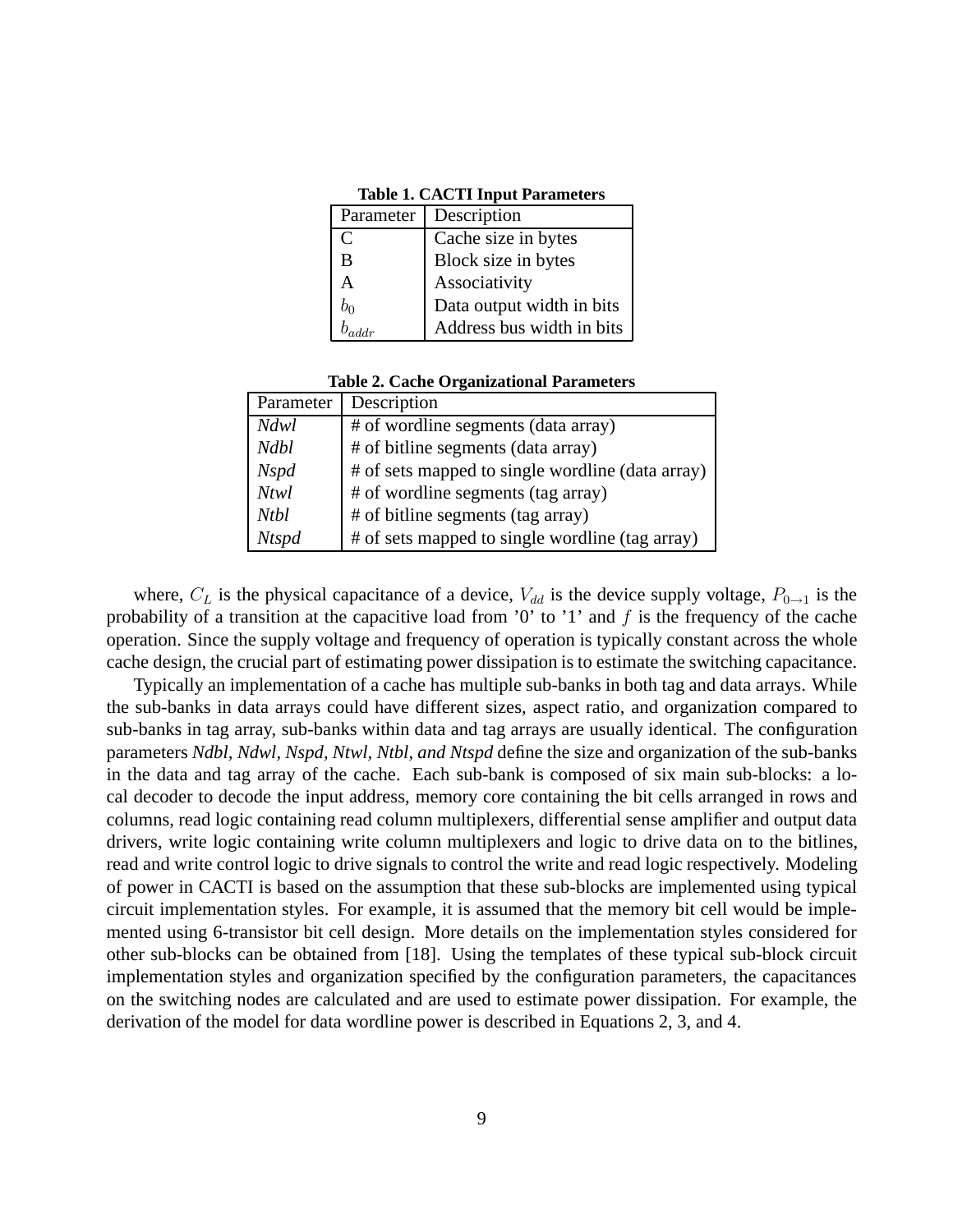$$
N_{cells} = \frac{8 \cdot B \cdot A \cdot N_{spd}}{N dwl} \tag{2}
$$

$$
C_{wl} = N_{cells} \cdot (C_{bitCell} + C_{wire}) \tag{3}
$$

$$
P_{wl} = C_{wl} \cdot V_{dd}^2 \cdot f \tag{4}
$$

where  $N_{cells}$  represents the number of memory bit cells per row in each data array sub-bank,  $C_{wl}$ represents the capacitance per wordline in each data array sub-bank,  $C_{bitCell}$  is the capacitive load offered by a bit cell,  $C_{wire}$  is the wire capacitance per unit bit cell width, and  $P_{wl}$  is the wordline power dissipation in a data array sub-bank. Note that  $C_{bitCell}$  and  $C_{wire}$  are user provided inputs.

## **4. Enhancements in** *eCACTI*

In this section, we list the limitations in CACTI and illustrate how these limitations are addressed in our proposed tool, *eCACTI*<sup>1</sup>.

#### **4.1 Leakage Power**

Leakage power has been increasing exponentially with technology and is expected to dominate the total power dissipation in future technologies. A major limitation in CACTI is the lack of models for leakage power estimation, which results in inaccurate power numbers for DSM technologies.

To account for leakage power in eCACTI, we use the transistor level model proposed by Zhang et al. [19] for estimating leakage current in a MOSFET. The analytical equation is shown in Equation (5). This model is shown to be accurate and also allows us to evaluate the effect of variations in temperature (T) and supply voltage ( $V_{dd}$ ) which have exponential dependence on the leakage currents. For a given threshold voltage  $(V_{th})$  and temperature  $(T)$ , except for the device width  $(W)$  all the remaining terms are constant for all the transistors in a given design. So Equation (5) can be reduced to Equation (6), where  $I_l$  is the leakage of a unit width transistor at a given temperature and threshold voltage.

$$
I_{lkg} = \mu_0 \cdot C_{ox} \cdot \frac{W}{L} \cdot e^{b(V_{dd} - V_{dd0})} \cdot v_t^2 \cdot (1 - e^{-\frac{V_{dd}}{v_t}}) \cdot e^{\frac{-V_{th} - V_{off}}{nv_t}}
$$
(5)

$$
I_{lkg} = W \cdot I_l(T, V_{th}) \tag{6}
$$

In our earlier work, we proposed analytical models for leakage power estimation in SRAMs [1] in terms of MOSFET leakage currents and high level design parameters. Caches are SRAM based subbanks organized in a regular manner to achieve the required functionality. We enhanced the SRAM leakage power models in [1] and integrated them into *eCACTI* for estimation of cache leakage power.

<sup>&</sup>lt;sup>1</sup>In this paper, we focus on the limitations pertaining to the power estimation model and assume that the access time and area models are correct.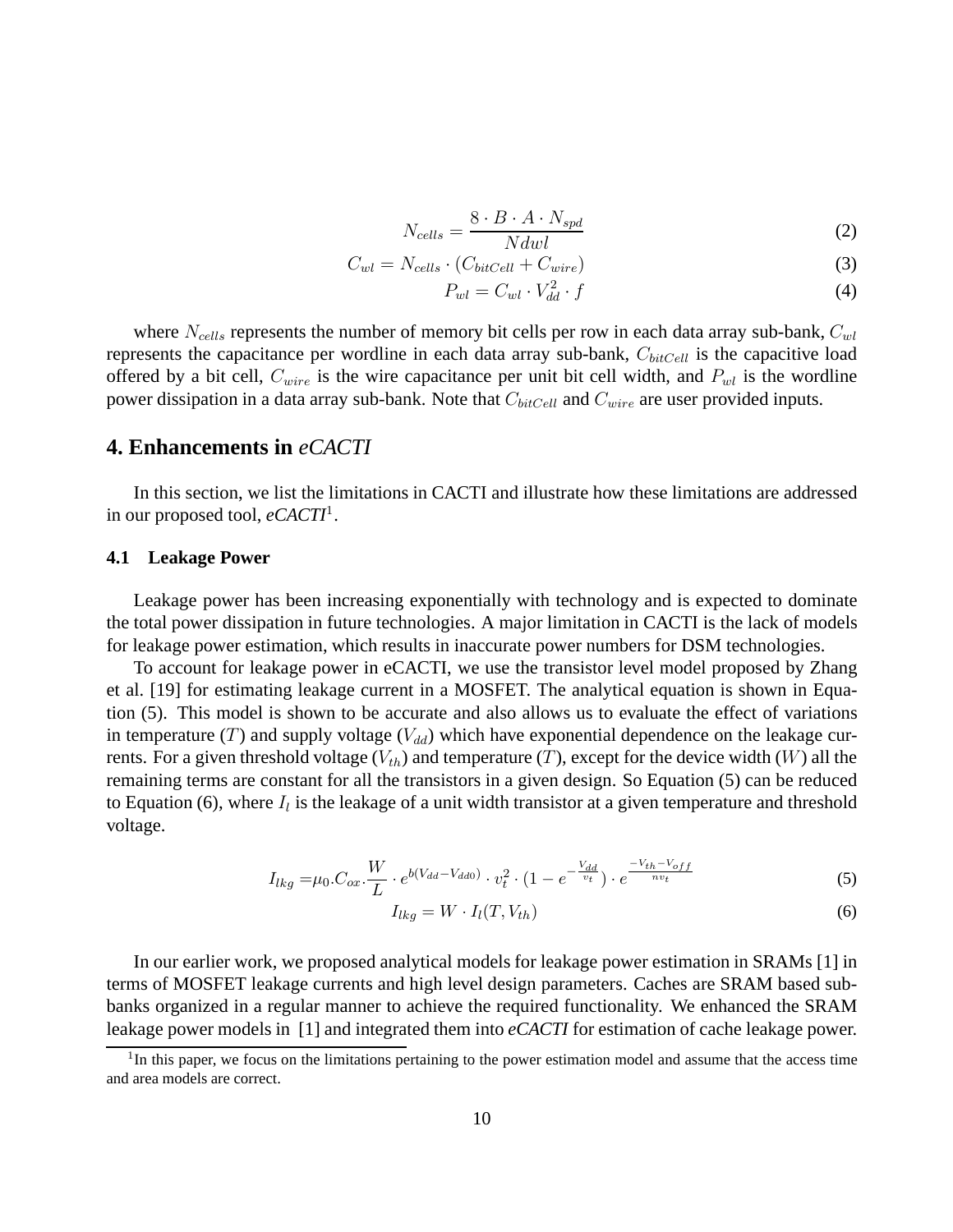

**Figure 4. Typical Structure of a 6-T Memory Cell**

A SRAM is typically composed of six sub-blocks: memory core, read column logic, read control logic, write column logic, write control logic and the address decoder. We developed analytical models for each SRAM sub-block in each of its operational states. For example, a memory cell subcircuit in the memory core can be in a read, write, idle, or precharge operational state depending on the operation on the SRAM and phase of the clock. While details on the definition of an operational state and derivation of analytical models for various SRAM sub-blocks under each operational state are described in [1], the remainder of this section will illustrate this process by deriving the analytical model for the memory core in the read operational state.

Figure 4 shows a typical 6-transistor memory cell design. To maintain symmetry, in most memory cell designs, transistors (P1, P2) typically share the same characteristics and physical geometry and hence have same leakage in the off-state. Similarly transistors (N1, N2) and (N3, N4) also have the same characteristics. So  $I_{lkq}(N1) = I_{lkq}(N2)$ ;  $I_{lkq}(N3) = I_{lkq}(N4)$ ;  $I_{lkq}(P1) = I_{lkq}(P2)$ .

Since leakage power is contributed only by the transistors in off-state, we first identify the transistors in off-state. During the read phase, one of the wordlines is activated by the address and the remaining wordlines remain deactivated. Then, corresponding to the data in each memory cell of the selected row, one of the bitlines in all the bitline pairs  $(BL, BL_b)$ , discharges partially (typically 15% of  $V_{dd}$ ). For simplicity of the analysis, we assume that the amount of discharge in a bitline is negligible and treat both BL and BL b to be at  $V_{dd}$ . For example, for memory cells with  $WL = 1$  and  $Bit = 0$ , transistors N1 and P2 would be in the off-state contributing to leakage current. Considering the symmetry of the transistors irrespective of the data in the memory cells, the leakage current in the memory cell in the two scenarios,  $WL = 1$  and  $WL = 0$  are shown in Equation (7).

$$
I_{memCellRd} = \begin{cases} I_{N1} + I_{N4} + I_{P2} & \text{for WL=0} \\ I_{N1} + I_{P2} & \text{for WL=1} \end{cases}
$$
(7)

$$
I_{memCellRd} = \begin{cases} (W_{N1} + W_{N4}) \cdot I_{lN} + W_{P2} \cdot I_{lP} & \text{for WL=0} \\ W_{N1} \cdot I_{lN} + W_{P2} \cdot I_{lP} & \text{for WL=1} \end{cases}
$$
 (8)

$$
I_{memCoreRd} = N_{rows} \cdot N_{cols} \cdot (W_{N1} \cdot I_{lN} + W_{P2} \cdot I_{lP})
$$
  
+ 
$$
(N_{rows} - 1) \cdot N_{cols} \cdot W_{N4} \cdot I_{lN}
$$
 (9)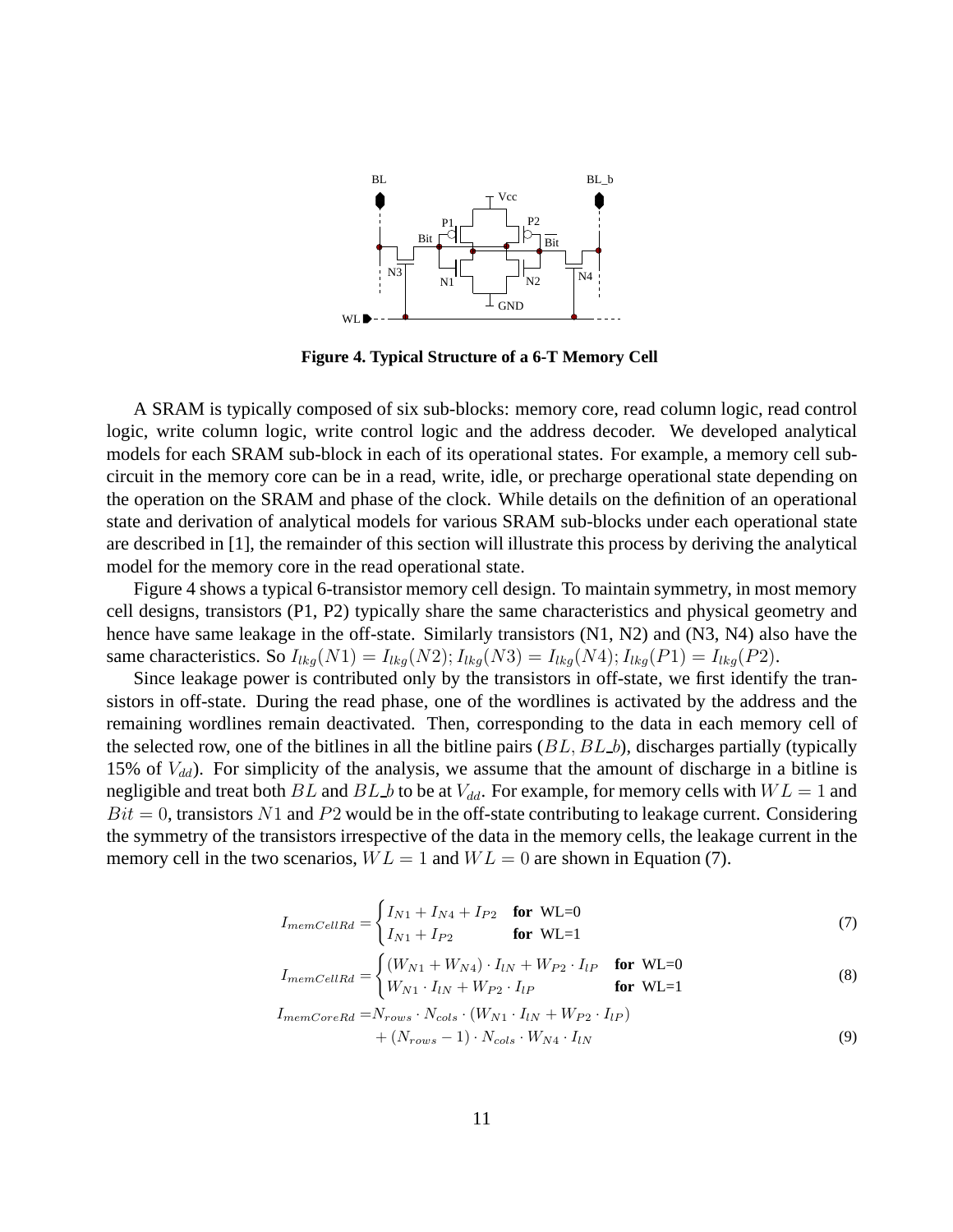where,  $I_{N1}$ ,  $I_{N4}$ , and  $I_{P2}$  are the leakages of transistors N1, N4, and P2 respectively. Using Equation (6), Equation (7) can be reduced to Equation (8).  $W_{N1}$ ,  $W_{N4}$ , and  $W_{P2}$  are the widths of transistors N1, N4, and P2 respectively.  $I_{lN}$  and  $I_{lP}$  are the leakage currents of unit width NMOS and PMOS transistors respectively for a given technology and process parameters. Since there are  $N_{\text{cols}}$  cells for which  $WL = 1$  and  $(N_{rows} - 1) \cdot N_{\text{cols}}$  cells for which  $WL = 0$ , the memory core leakage in the read phase can be derived as shown in Equation (9).

#### **4.2. Device Width Calculation**

Device width is a primary factor that influences both leakage and dynamic power dissipation. Device width affects the gate capacitance linearly, thereby influencing dynamic power dissipation. It also affects sub-threshold leakage linearly as can noted from Equation (5). The width of a device in a cache design is determined based on the capacitive load driven by the device. For example, the width of the decoder output driver that drives the wordline driver, is determined according to the capacitive load offered by the wordline driver. However, in CACTI, except for the device width of the wordline driver, *all the other device widths assume a constant value for all the cache configurations*, leading to inaccuracies.

In *eCACTI*, we calculate the device widths in accordance to its capacitive load. While various strategies can be used to determine transistor size based on its capacitive load, we use the principles of logical effort discussed in [13]. The assumption being that the cache design would be optimized for minimal delay. Assuming that the template of each sub-block in caches is known, the following procedure is used in *eCACTI* to determine the transistor sizes.

- Compute the path effort:  $F = GBH$
- Estimate the best number of stages:  $\hat{N} \approx log_4 F$
- Compute the stage effort:  $\hat{f} = F^{1/N}$
- Starting from the end, work backward to find the transistor sizes:  $C_{in_i} = \frac{C_{Out_i} \cdot g_i}{\hat{f}}$

where, f is the path effort, G is the path logical effort, H is the path electrical effort, B is the path branching effort, N is the best number of stages,  $g_i$  is the logic effort of stage i,  $C_{in_i}$  and  $C_{out_i}$  are the input and output capacitances for stage i. More details on this optimization procedure can be obtained from [13].

#### **4.3. Non-time Critical Sub-blocks**

A typical implementation of a cache sub-bank consists of six main sub-blocks: an address decoder, memory core, read column logic, read control logic, write column logic and write control logic. However, CACTI models only the sub-blocks that fall in the potential time critical paths. The potential time critical paths in caches, *critical path1* and *critical path2*, are shown in Figure 3. Accordingly,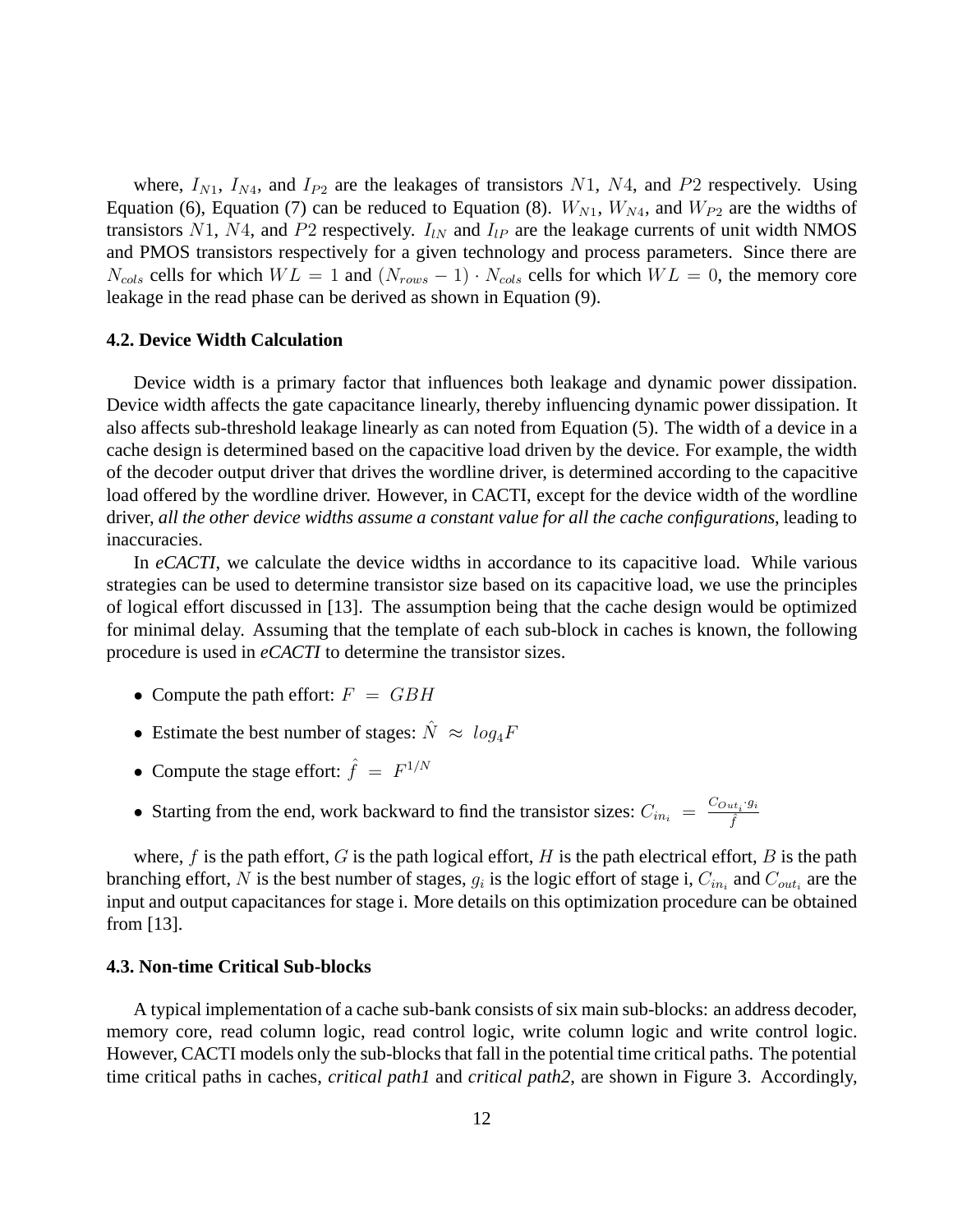

**Figure 5. Typical Implementation of Read Column Logic**

CACTI models mainly the address decoder, memory core, and read column logic blocks in both data and tag arrays in addition to comparators and some multiplexer logic. Furthermore, CACTI assumes a constant power dissipation value for sense-amplifier based read column logic. However, for accurate estimation of power dissipation, *all the logic blocks* need to be modeled. In *eCACTI*, we model the power dissipation in read control logic, write column logic, and write control logic in both the data and tag arrays. These sub-blocks block are shaded in in Figure 3.

As an example, we detail the derivation of the dynamic and leakage power models for read column logic; the leakage power models for the remaining sub-blocks can be found in [2]. We assume that the circuit level implementation of the read column logic is based on differential sense-amplifier and uses self-timed [3] logic for low power. A typical structure of a differential sense-amplifier based read logic with a 2:1 column multiplexer is shown in Figure 5. It is primarily composed of bitline precharge logic, column multiplexing and isolation logic, sense precharge logic, and the differential sense-amplifiers. During a read operation, while a bitline in each of the bitline pairs discharges partially, one of the sense bitline among each sense bitline pair discharges completely. Also, since the sense bitlines are initially precharged, a transition would occur at the output of the data out buffers as well. So the dynamic power dissipation in read column logic for a read operation can be written as shown in Equation (10).

$$
P_{dyn} = (C_{bl} \cdot \delta + C_{SenseBl} + C_{Dout}) \cdot V_{dd}^2 \cdot f \tag{10}
$$

where,  $C_{bl}$  is the capacitive load on the bitlines,  $\delta$  is the percentage bitline discharge during a read operation,  $C_{senseBl}$  is the capacitive load on the sense bitlines,  $C_{Dout}$  is the capacitive load on the data out buffers,  $V_{dd}$  is the supply voltage and f being the frequency of operation. Figure 5 shows the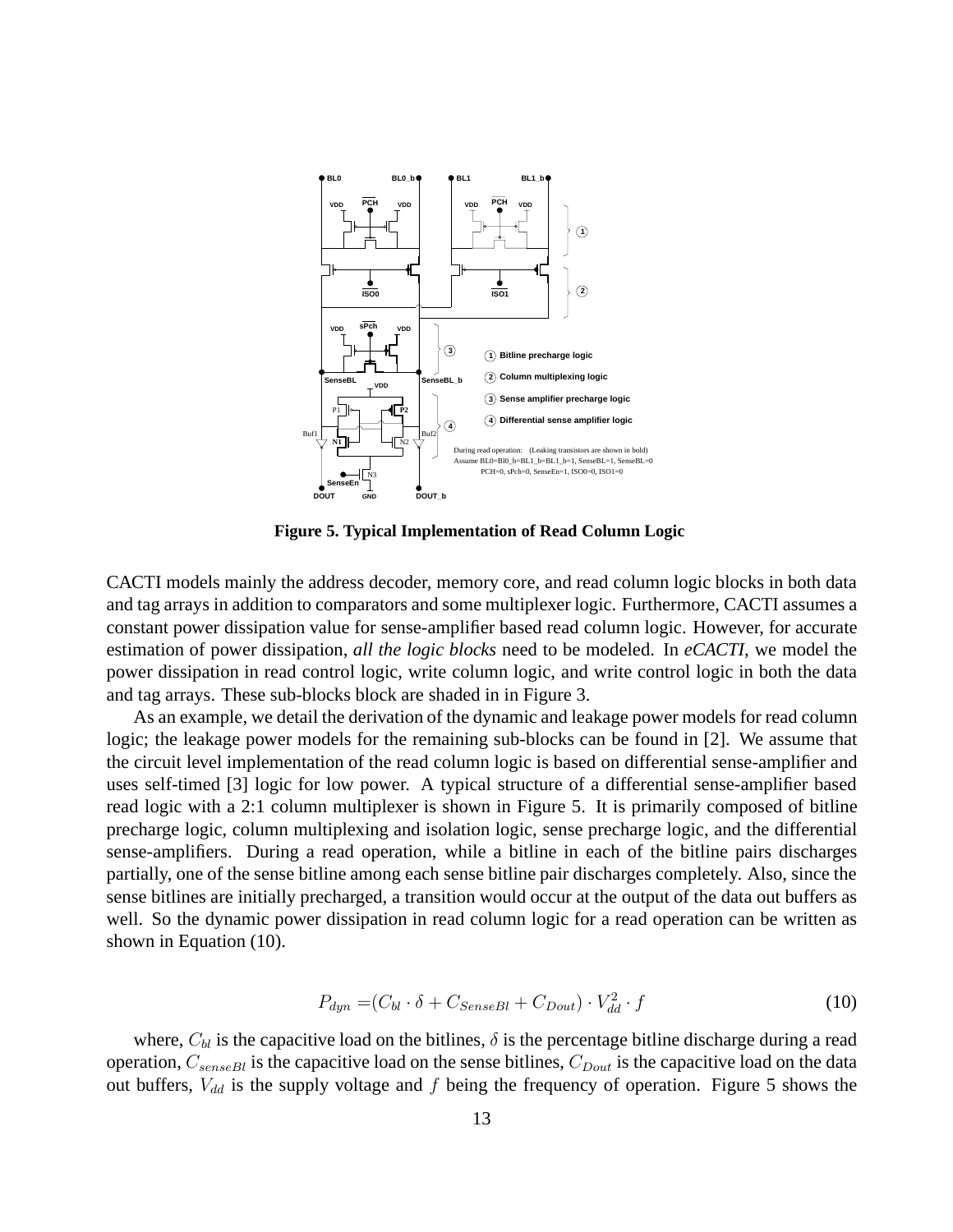leaking transistors in bold during a read operation assuming that  $SenseBL = 1$  and  $SenseBL = 0$ . Although one of the bitlines in each column discharges partially, for the sake of simplicity we assume that this percentage discharge is negligible and consider the voltage at bitlines to be  $V_{dd}$ . The leakage power in read column logic during read operation can then be derived as shown in Equation (12).

$$
P_{lkg} = 2 \cdot I_{iso} + 2 \cdot I_{sPch} + I_{P2} + I_{N1} + I_{Buf1} + I_{Buf2} + I_{Buf2} \tag{11}
$$

$$
= (2 \cdot W_{iso} + 2 \cdot W_{sPch} + W_{P2} + W_{Buf\_P}) \cdot I_{lP} + (W_{N1} + W_{Buf2\_N}) \cdot I_{lN}
$$
(12)

where,  $W_{iso}$ ,  $W_{sPch}$ ,  $W_{P2}$ ,  $W_{N1}$ ,  $W_{Buff1}$ , and  $W_{Buff2}$  are the widths of isolation, sense precharge, sense-amplifier and data out buffer transistors yielding leakage currents  $I_{iso}$ ,  $I_{sPch}$ ,  $I_{P2}$ ,  $I_{N1}$ ,  $I_{Buf1-P}$ , and  $I_{Buf2,N}$  respectively.

#### **4.4. Additional Enhancements**

Additionally, *eCACTI* has certain other enhancements which improve its accuracy and applicability in a variety of cache designs, as discussed below.

#### **4.4.1 Considering Write Operation Power**

In CACTI the power dissipation is estimated only for a read operation. However, we observed that in some configurations of caches, power dissipation for a write operation is more than that of a read operation. To address this issue, *eCACTI* estimates power dissipation for both read and write operations and the maximum of the two estimates is considered in determining the optimal cache configuration.

#### **4.4.2 Look-Up Table based Leakage Current Model**

We observed based on SPICE simulations that the transistor level model for leakage current (shown in Equation (5)), used in *eCACTI* can have an error margin of as much as 9%. The results of these experiments are shown in Section 5. While this model can be further enhanced to decrease the error margin, we propose a technique to eliminate the error due to leakage current model. The idea is to follow a look-up table (LUT) based approach. Since the SPICE model for MOSFETs are typically available very early in the design cycle, leakage current can be found for various transistor sizes and process corners (best, typical, and worst case) using SPICE simulations. These values can then be stored in a LUT and used in *eCACTI* for leakage current estimation. Since the leakage current for devices would then be based on SPICE simulations, the error due to leakage current model is eliminated. In *eCACTI*, we have an option for the user to either provide a LUT of leakage currents for various device widths or to use the default analytical leakage current model.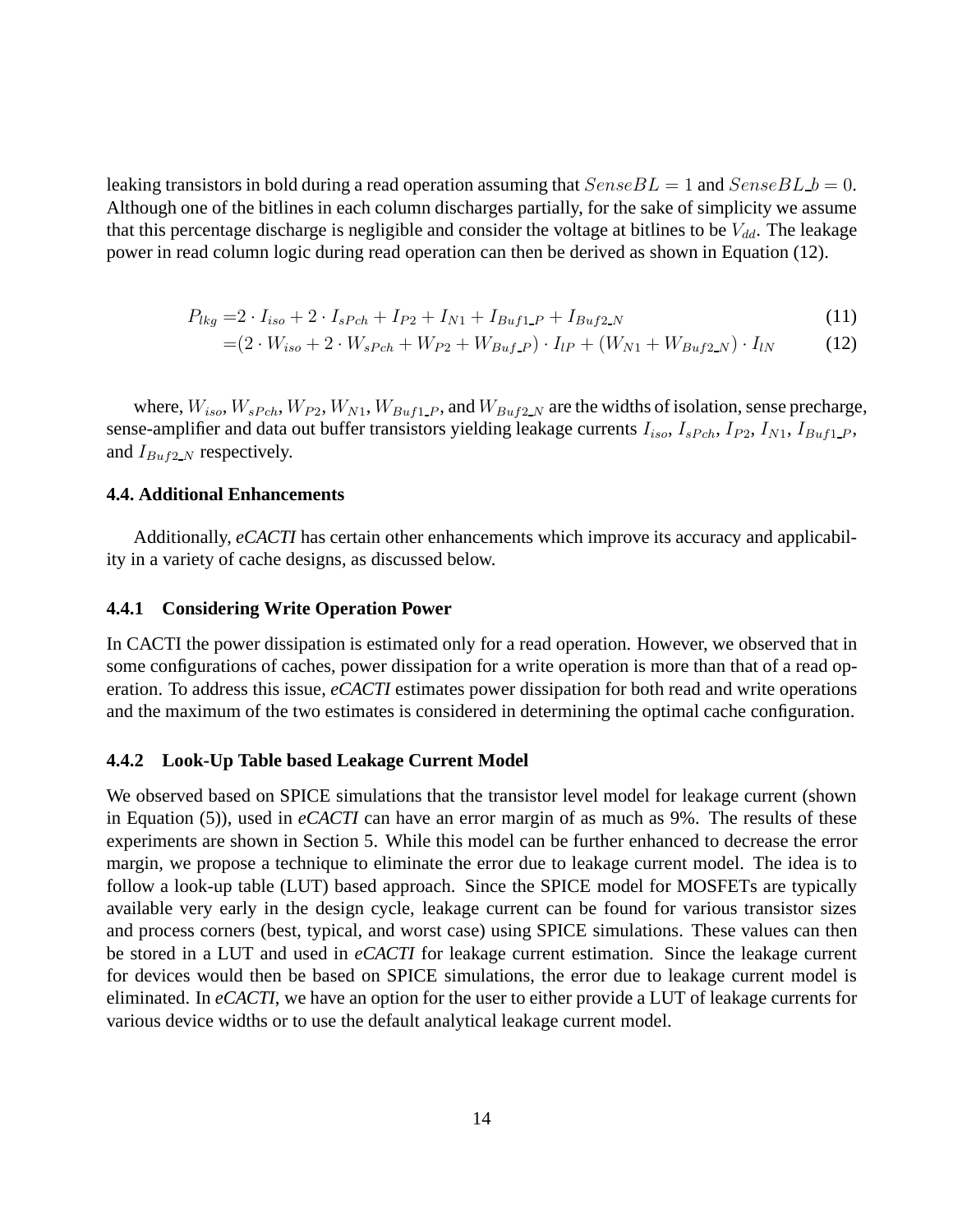#### **4.4.3 Evaluating the Effect of Low Power Techniques**

In contemporary cache designs, designers use various optimizations to reduce power dissipation and/or access times. For example, to reduce leakage power dissipation, drowsy caches [6], gated-Vdd [7] techniques are used. *eCACTI* has the flexibility to explore the cache configurations in the presence of these optimization techniques. These optimization techniques can be specified in a parameter file which acts as an input to *eCACTI*. An example command line usage for exploring a cache design at  $0.13\mu$  technology of size 4K bytes, block size of 16 bytes, associativity of 2, and with an input parameter file, paramFile, is shown below.

eCACTI 4096 16 2 0.13 paramFile

#### **4.4.4 Power Estimation of a Specific Sub-bank Configuration**

Cache designers typically focus on the design of a single tag array sub-bank and single a data array sub-bank. These sub-banks are then replicated in data and tag arrays for the design of the whole cache. While CACTI suggests the configuration that best meets the desired optimization function, there is no flexibility to find the power dissipation in an already existing cache with a specific tag and data sub-bank configurations. For example, if a designer wishes to find the power dissipation in a cache with data array sub-banks of size 128 rows and 128 columns and tag array sub-banks of size 64 rows and 128 columns, CACTI will not be able to yield power estimates. This feature is particularly useful to get early estimates of power dissipation for an already existing cache design being ported into a new technology. In *eCACTI*, we provide this flexibility to estimate power dissipation of any user-specified cache configuration.

## **5. Model evaluation**

The ideal way to evaluate *eCACTI* is to compare its estimates with SPICE simulation based estimates for caches designed for various configurations. However, cache design and analysis is typically done on a single bank of data and tag arrays, and are replicated in the final layout. This procedure is usually employed because of the impractical run times associated with RC extraction and SPICE level simulations on the whole cache design. So we evaluate eCACTI with SPICE level simulations for cache sub-bank designs instead of the whole cache designs. Considering the regularity of the subbanks in caches, we project that similar accuracy will hold for the whole cache design. We follow a three step methodology to validate our power estimation models as described below.

- Evaluate the analytical model for leakage current for a MOSFET shown in Equation (5).
- Evaluate the models in *eCACTI* for dynamic power dissipation.
- Evaluate the models in *eCACTI* for leakage power dissipation.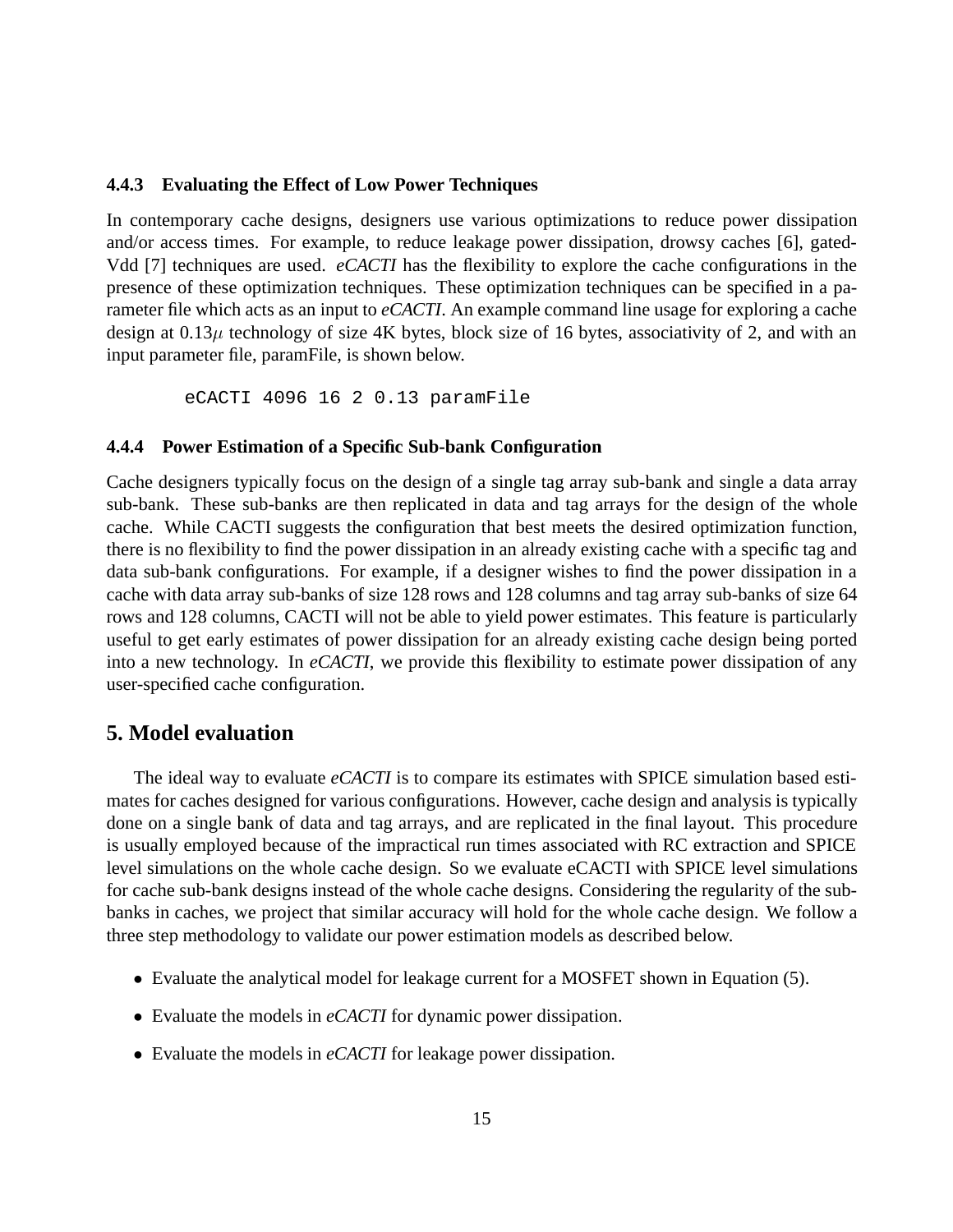

**Figure 6. Plot Showing the Accuracy of Leakage Current Model for a NMOS Device**

#### **5.1. Leakage Power Model Evaluation**

Figure 6 shows the evaluation of NMOS leakage current model for varying transistor widths. The model estimates are compared against simulation based estimates for  $0.13\mu$  technology transistor models from Motorola. The actual values and the process parameters cannot be published because they are Motorola proprietary data. The analytical model used for leakage current estimation for a MOSFET is accurate with an error margin of less than 9%. To eliminate this error, we proposed a LUT based leakage current estimation technique as described in Section 4.4.2.

#### **5.2. Evaluation of Leakage and Dynamic Power Estimation in** *eCACTI*

Tables 3 and 4 show the comparison of *eCACTI* based leakage and dynamic power estimates against SPICE level simulations on actual industrial designs. The designs are from the  $e500<sup>2</sup>$  processor core based on  $0.13\mu$  technology from Motorola. The sizes of the sub-bank design are expressed in terms of the number of memory cells, in the Column 2 of the tables. Columns 3 and 4 show the comparison of power dissipation estimates during a read and write operation respectively. The actual leakage power numbers and the names of the array designs are not shown because they are Motorola proprietary data and cannot be published. Instead, we show the percentage error between the *eCACTI* estimates and SPICE based estimates. The eCACTI dynamic power estimates were seen to have an error margin of -16.1% to +14.4% and the leakage power estimates are seen to have an error margin of  $-21.5\%$  to  $+17.7\%$ .

The reasons for these variations were due to:

- mismatch in the calculated device widths and the actual device widths.
- various approximations used for simplifying the analytical models.

<sup>2</sup>e500 is the Motorola processor core that is compliant with the PowerPC Book E architecture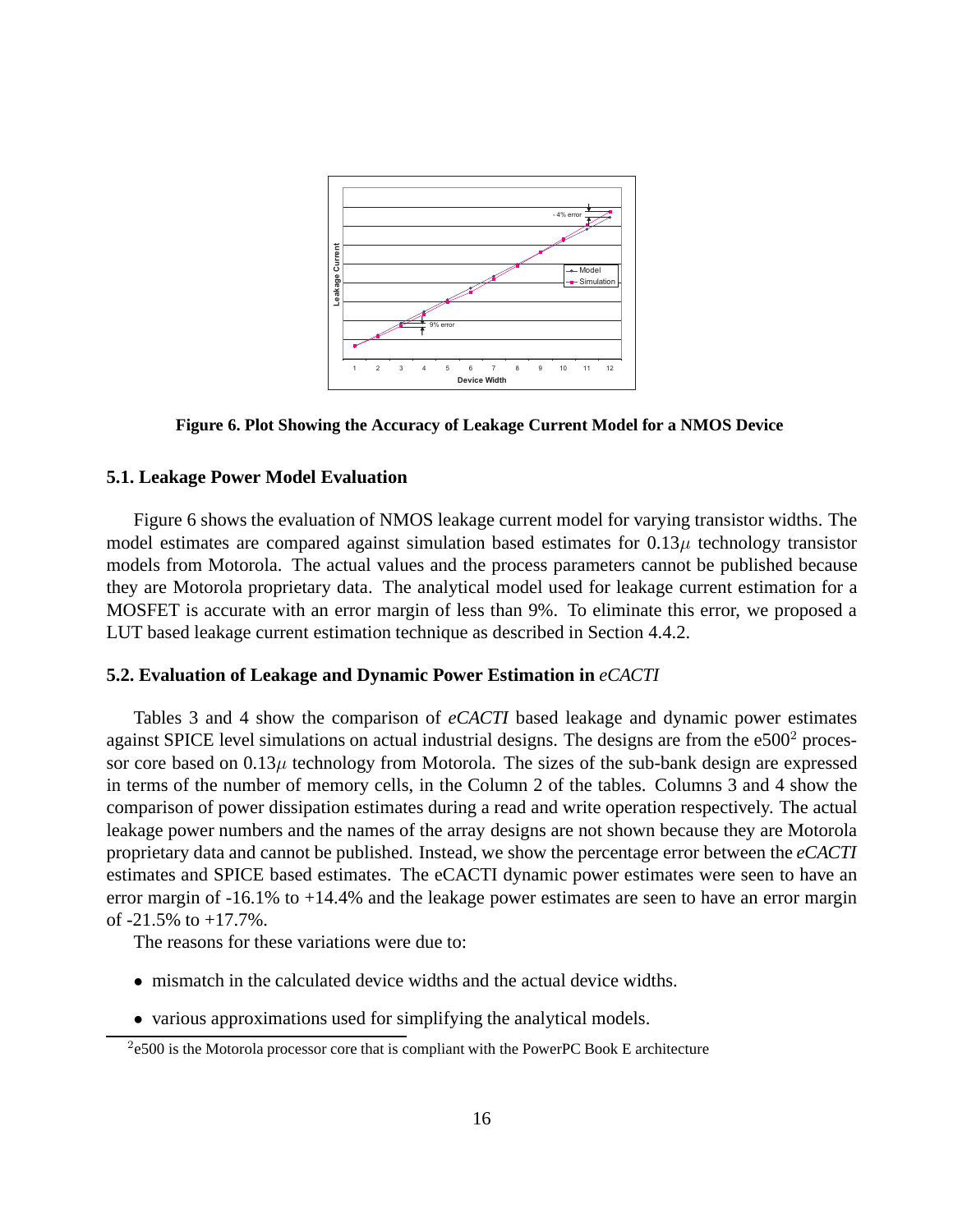|                     | Design Size   | Error       |          |
|---------------------|---------------|-------------|----------|
|                     | (# bit cells) | <b>READ</b> | WRITE    |
| Design1             | 1024          | $+14.4%$    | $-16.1%$ |
| Design <sub>2</sub> | 5120          | $+0.4%$     | $-3.1%$  |
| Design <sub>3</sub> | 5888          | $+4.6%$     | $+1.2%$  |
| Design4             | 9504          | $-10.5%$    | $-6.7\%$ |

**Table 3. Evaluation of** *eCACTI* **Dynamic Power Estimates**

**Table 4. Evaluation of** *eCACTI* **Leakage Power Estimates**

|                     | Design Size  | Error       |              |
|---------------------|--------------|-------------|--------------|
|                     | # bit cells) | <b>READ</b> | <b>WRITE</b> |
| Design1             | 1024         | 4.23%       | $-16.61%$    |
| Design <sub>2</sub> | 5120         | $-11.57%$   | $-21.50%$    |
| Design <sub>3</sub> | 5888         | $-8.59%$    | $-16.52%$    |
| Design4             | 9504         | 17.72%      | $-3.06%$     |

• various custom design optimizations for speed which are not accounted for in the model. For example, gate skewing [14] in designs leads to reduced node capacitances which affects the device width calculations leading to discrepancies in leakage and dynamic power estimates.

It can be noted that because of the reasons illustrated above, our models yield an over-estimate of leakage power in some designs and an under-estimate in some designs, depending on its implementation. However, considering that these models are based on high level design parameters with very little knowledge of the actual design, we think these error margins are acceptable and can used for early architectural exploration.

# **6. Comparison between CACTI and** *eCACTI*

We now compare CACTI with *eCACTI* and highlight the necessity of *eCACTI* for determining the optimal cache configuration. Figure 7 shows the plot of the total cache power based on CACTI and *eCACTI* for varying cache sizes. The experiments are done assuming a direct-mapped cache with block size of 16 bytes in  $0.07\mu$  technology. The leakage and dynamic power components of the *eCACTI* power estimates are also shown in the figure. Because of the limitations and inaccuracies pointed out in CACTI, the power dissipation values are rather inaccurate for DSM technologies. For  $e$ CACTI power estimates, we assume that the caches use dual- $V_{th}$  technology to reduce leakage power dissipation. Note that inspite of using dual- $V_{th}$  technology, leakage power still dominates the total power dissipation. Apart from inaccuracies due to the lack of leakage power models in CACTI, the error due to the lack of a technique to change the device widths according to its capacitive load is observed to be significant. CACTI uses a constant for device widths, leading to constant node capacitances. Hence the dynamic power estimates are over-amplified in caches whose devices require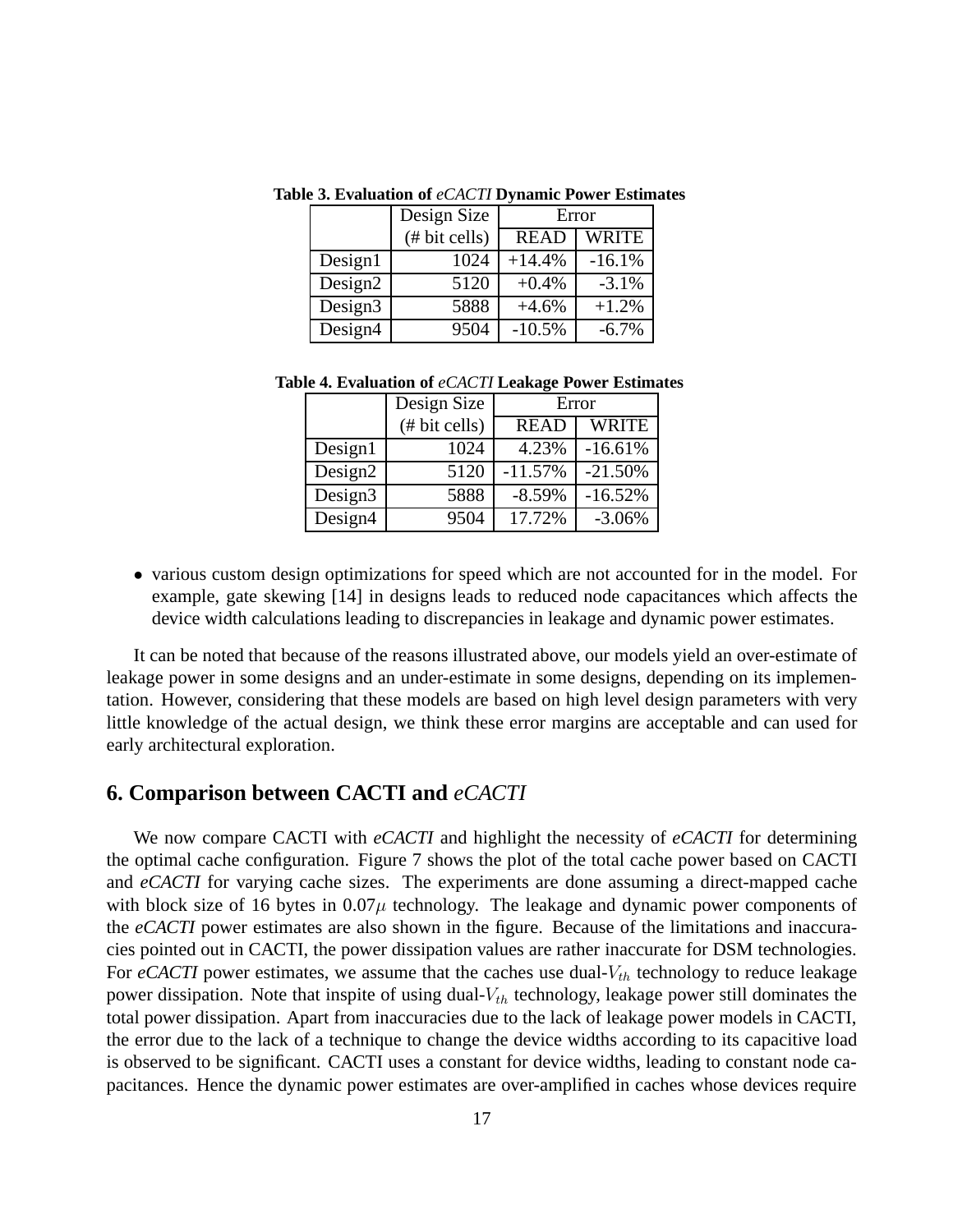

**Figure 7. Comparison of CACTI and** *eCACTI* **Power Estimates (Tech=0.07u)**

smaller gate widths than the assumed constant values. For the same reason, CACTI has very high estimates of power dissipation for smaller cache sizes and then gradually converges for larger caches. The value in the parenthesis corresponding to each node in the plot for total cache power, indicates the cache configuration that leads to lowest power in the cache. The sextuplets correspond to parameters *Ndbl, Ndwl, Nspd, Ntwl, Ntbl, and Ntspd* respectively. Note that due to inaccuracies in CACTI power estimates, *CACTI leads to an incorrect configuration for a desired optimization function*, thus highlighting the need to address the limitations in CACTI.

# **7. Experiments**

We now present the results of various experiments conducted using our proposed tool, *eCACTI*. The experimental results include analyzing the effect of technology on leakage and dynamic power dissipation of caches, analyzing the effect of different cache parameters — cache size (C), block size (B), and associativity (A) on cache power, and analyzing the sub-block power contributions to the total cache power. For a given set of cache parameters, C, B, and A, the cache configuration yielding the lowest power is considered in all our experiments.

#### **7.1. Effect of Technology on Cache Power**

Figure 8 shows the effect of technology on cache power using *eCACTI*. The variation in leakage, dynamic, and total power dissipation are plotted for a direct-mapped cache of size 16 KB, block size of 16 bytes. As can be seen the contribution of leakage power increases exponentially with technology while the dynamic component is decreasing at a similar rate. While dynamic power dominates the total power dissipation till  $0.10\mu$  technology, leakage power is projected to dominate in technologies beyond  $0.07\mu$ . For the cache under consideration, the total power decreases till  $0.10\mu$  technology and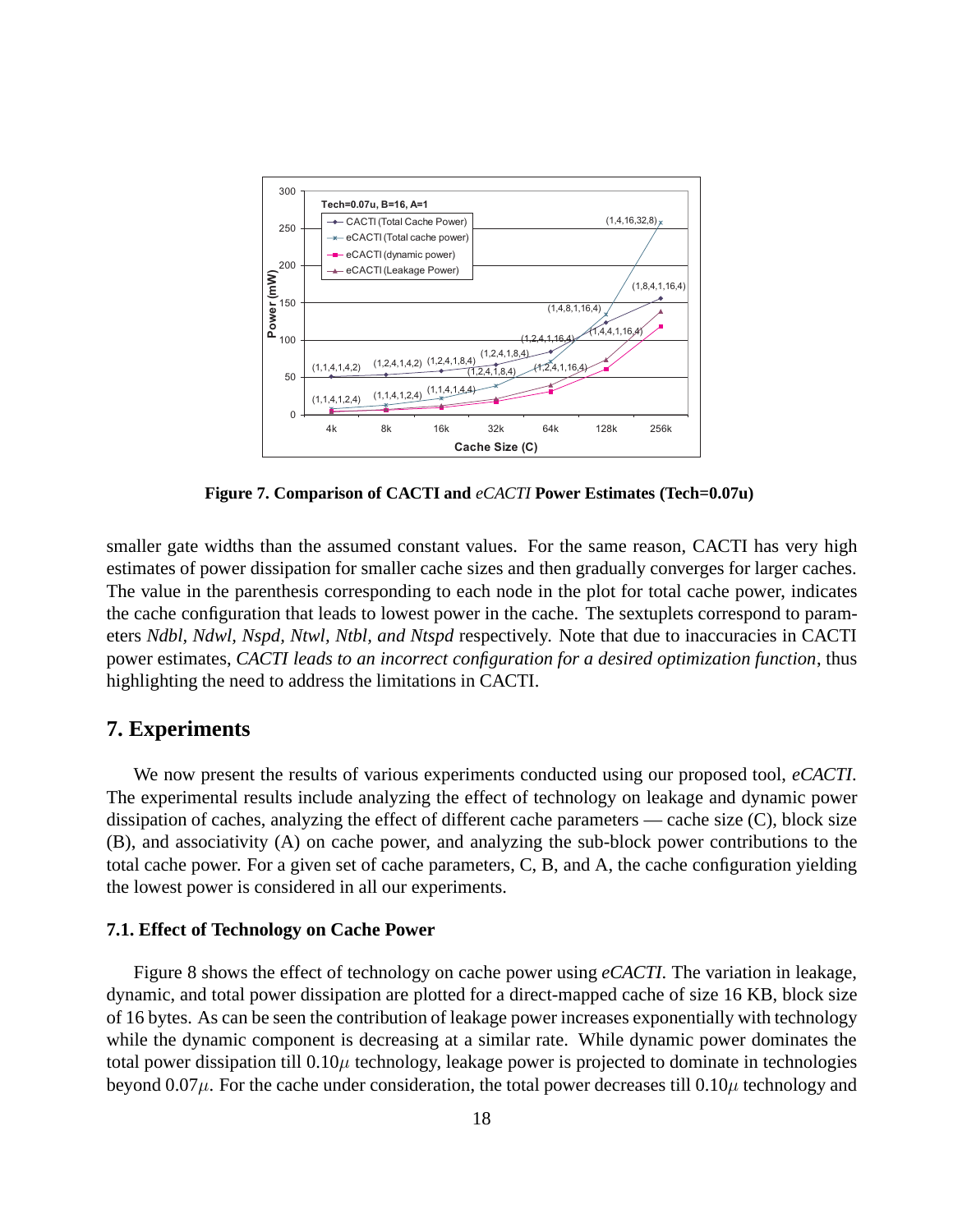

**Figure 8. Plot Showing Variation of Power Dissipation with Technology**

increases beyond that primarily because of the exponential increase in leakage power dissipation. So it is important for designers to devise techniques that reduce leakage power so as to decrease total power dissipation and meet the design requirements.

#### **7.2. Effect of Cache Parameters on Total Power Dissipation**

Figures 9, 10, and 11 show the effect of varying cache size, block size and associativity on power dissipation respectively. The estimates were obtained for  $0.10\mu$  technology.

Figure 9 shows the effect of cache size on the total power dissipation (block size and the associativity are kept constant). We observe that with increasing size, both the dynamic and leakage power increase at a similar rate. While the leakage power increases mainly because of the increased number of memory cells, dynamic power increases due to the increased bitline lengths in the cache sub-banks. Increased bitline lengths leads to increased bitline switching capacitance during a read/write operation thereby leading to a proportionate increase in the dynamic power dissipation.

Figure 10 shows the effect of varying block size on cache power. We keep the cache size and associativity constant for all the experimental nodes. The block size is varied from 8 bytes to 128 bytes. Since the size of the cache is the same, increasing block size leads to reduced number of sets in the cache. This leads to a decrease in leakage and dynamic power dissipation in the address decoder and wordline driver sub-blocks; and increased power dissipation in the data out buffers due to increased number of memory cells in each data array row. Overall this leads to only a slight change in the total power dissipation for increasing block size as is reflected in Figure 10. However, the decrease in leakage power with increasing block size is more prominent. This is because of the reduced tag array leakage power with increasing block size. Increasing block size has a cascading effect leading to reduced number of cache sets, reduced number of tags in the tag array and reduced number of memory cells in the tag array eventually leading to reduced leakage power in the tag array.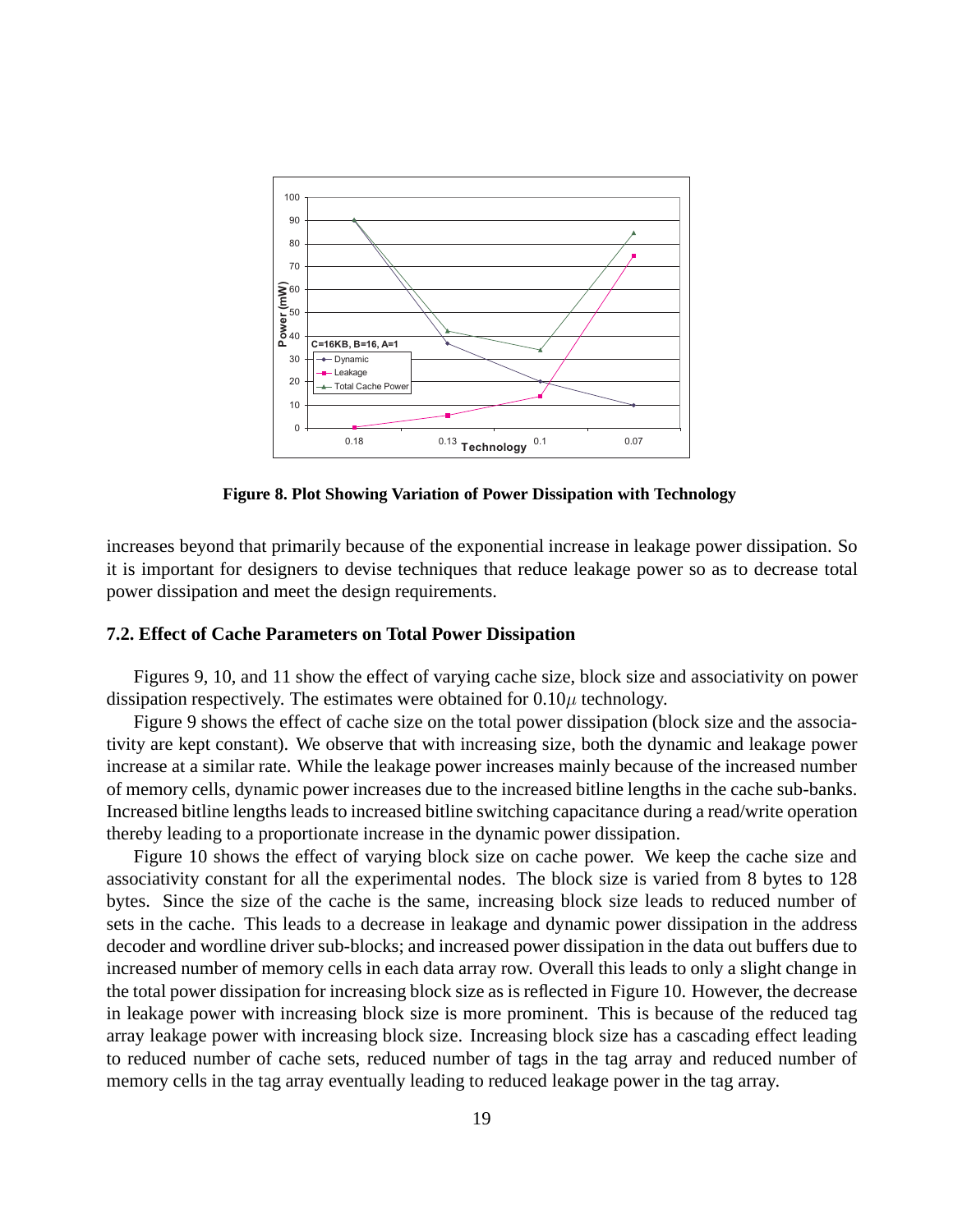

**Figure 9. Plot Showing Variation of Power Dissipation with Cache Size**



**Figure 10. Plot Showing Variation of Power Dissipation with Block Size**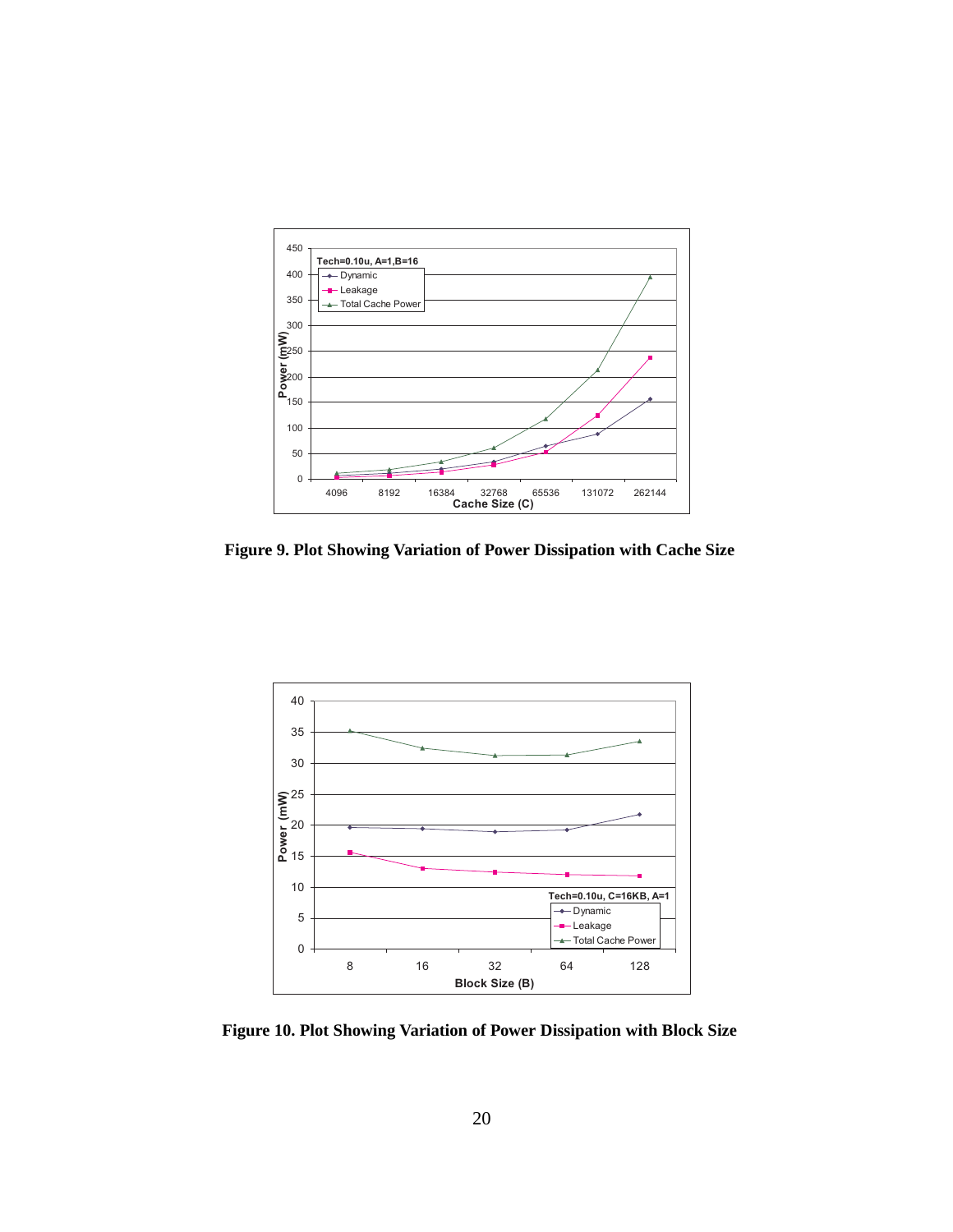

**Figure 11. Plot Showing Variation of Power Dissipation with Associativity**

Figure 11 shows the effect of increasing associativity for a fixed cache size and fixed block size. The associativity is varied from 1 to 32 in factors of 2. As can be noted, both the dynamic and leakage power increase significantly with increasing associativity. This was mainly because of the increased power dissipation (both leakage and dynamic) in tag comparison sub-blocks and the multiplexer select drivers corresponding to the data out multiplexers in the data array.

#### **7.3. Sub-block Power Dissipation Contributions to Total Cache Power**

Figures 12 and 13 show the sub-block power contributions to the total cache dynamic and leakage power respectively. As expected bitline sub-block power (includes the bit cell power and bitline switching power) contributes to a majority of the total power dissipation: as much as 70% of the total dynamic power and 90% of the total leakage power dissipation. However, for the dynamic power dissipation, while the transitions on the high capacitive bitlines are the major contributors, the memory bit cells contribute to a majority of the leakage power dissipation.

#### **7.4. Effect of dual-** $V_{th}$  **Optimization on Cache Leakage Power**

The memory core leakage power is projected to increasingly dominate the total cache power in future technologies because of its percentage contribution to the total leakage power and exponential relationship of leakage power with technology. So researchers have proposed many techniques to reduce the leakage power dissipation in memory cores such as drowsy caches, dual- $V_{th}$ , and reverse body biased technique. We evaluated the effect of dual- $V_{th}$  technology on the cache power. Figure 14 shows the effect of dual- $V_{th}$  for varying cache sizes in  $0.10\mu$  technology. Plots are shown for leakage and total cache power with and without dual- $V_{th}$  optimization. With the use of dual- $V_{th}$  technique, the total cache power decreases because of significant reduction in leakage power. For a 32K byte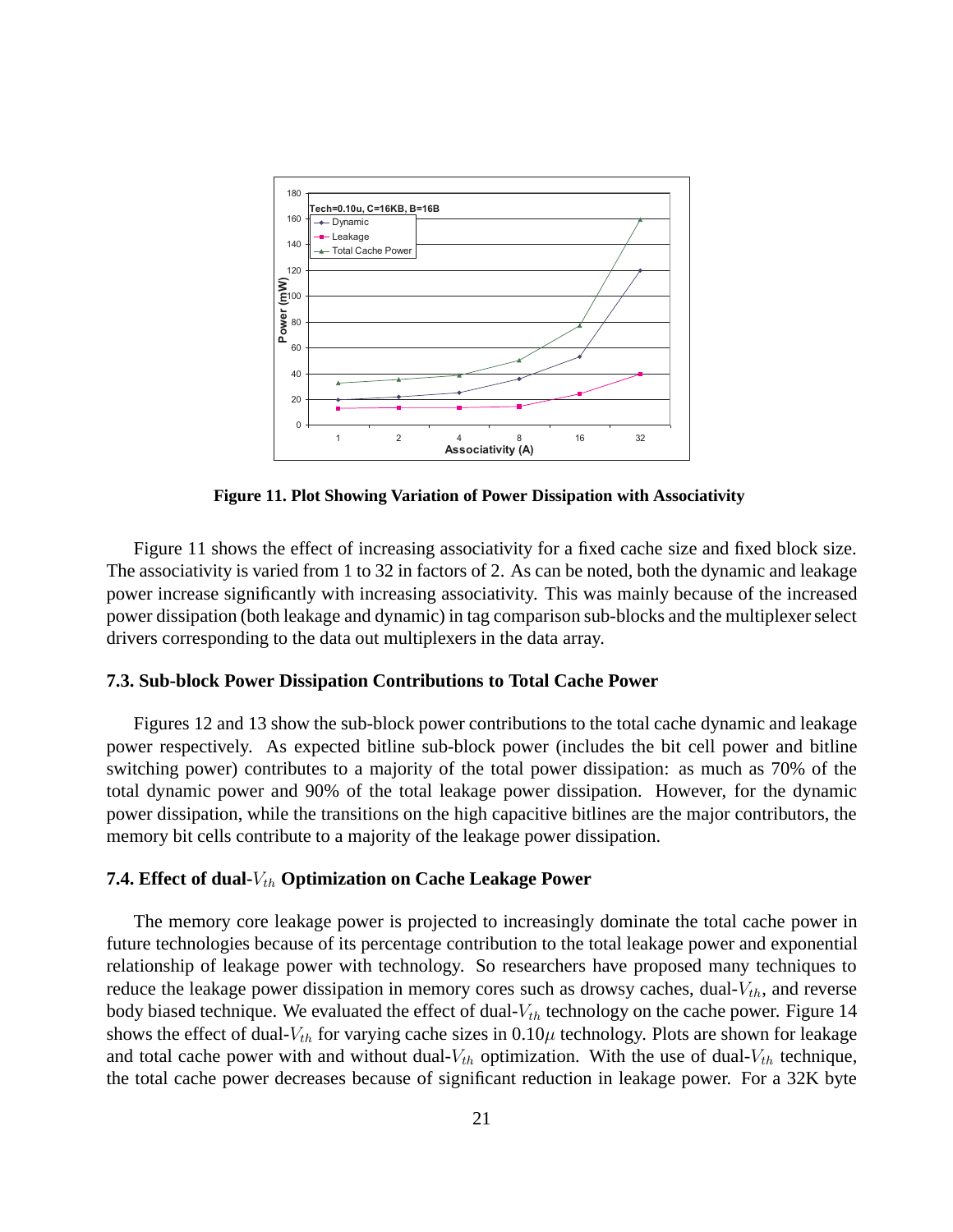

**Figure 12. Sub-block Power Contributions to Total Cache Dynamic Power**



**Figure 13. Sub-block Power Contributions to Total Cache Leakage Power**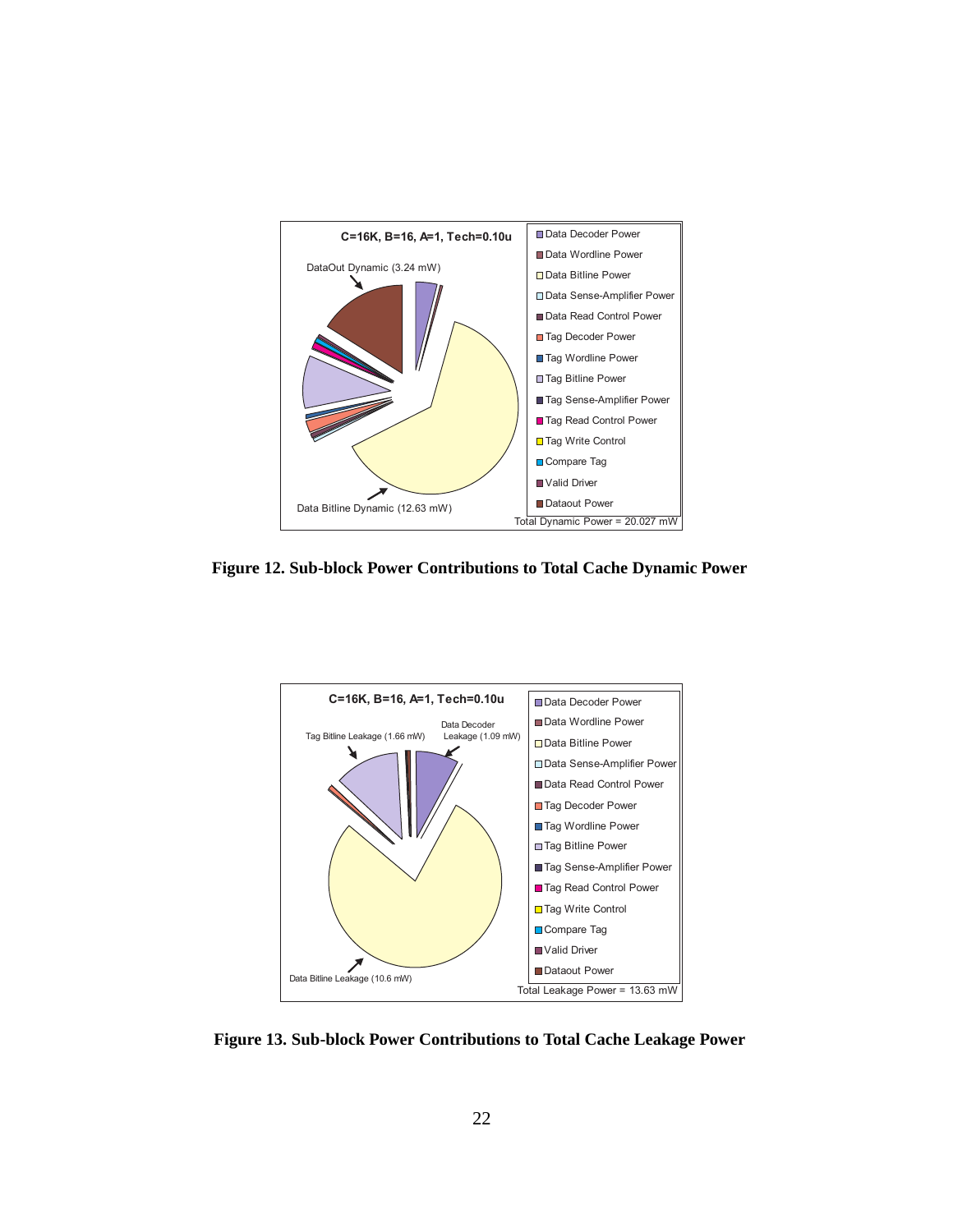

**Figure 14. Leakage and Total Cache Power for Varying Cache Sizes**

size cache, the leakage power reduced by 43%. This reduction is more prominent for larger cache sizes and is projected to have a dominant effect in future technologies as well. Figure 15 shows the sub-block contributions to the total leakage power considering the dual- $V_{th}$  optimization. Comparing it to sub-block contributions without dual- $V_{th}$  optimization (Figure 13), it was observed that the main reductions come in the tag and data memory core. This is because of using a higher threshold voltage devices in the memory core<sup>3</sup>. However, in cache designs based on dual- $V_{th}$  optimizations, typically all the devices in the time critical path other than the memory cells are fabricated using low threshold voltage devices to meet the access time constraints. This can be observed in the case of the address decoder, for which leakage power increases from 1.09 mW to 2.79 mW by using dual- $V_{th}$ optimization.

# **8. Summary**

Caches consume a significant portion of the total system power and the leakage power component is increasing exponentially with technology. CACTI is a popular tool used by micro-architects to perform power-delay-area trade-offs. However, CACTI has a number of limitations, primary one being the lack of models to account for leakage power. In this paper, we propose a tool, *eCACTI*, which addresses all the known limitations for modeling power. We showed that CACTI does not generate the optimal cache configuration for DSM technologies, and that our enhancements in *eCACTI* is able to generate these desired optimal configurations. We also evaluated the accuracy of the power models and demonstrated the use of *eCACTI* to study the effects of (i) technology on cache leakage and total cache power, (ii) dual- $V_{th}$  optimization on sub-block and total cache leakage power, (iii) effects of varying cache size, block size, and associativity for DSM technologies. We observed that

 $3$ memory core leakage is included in the bitline sub-block leakage in Figures 13 and 15.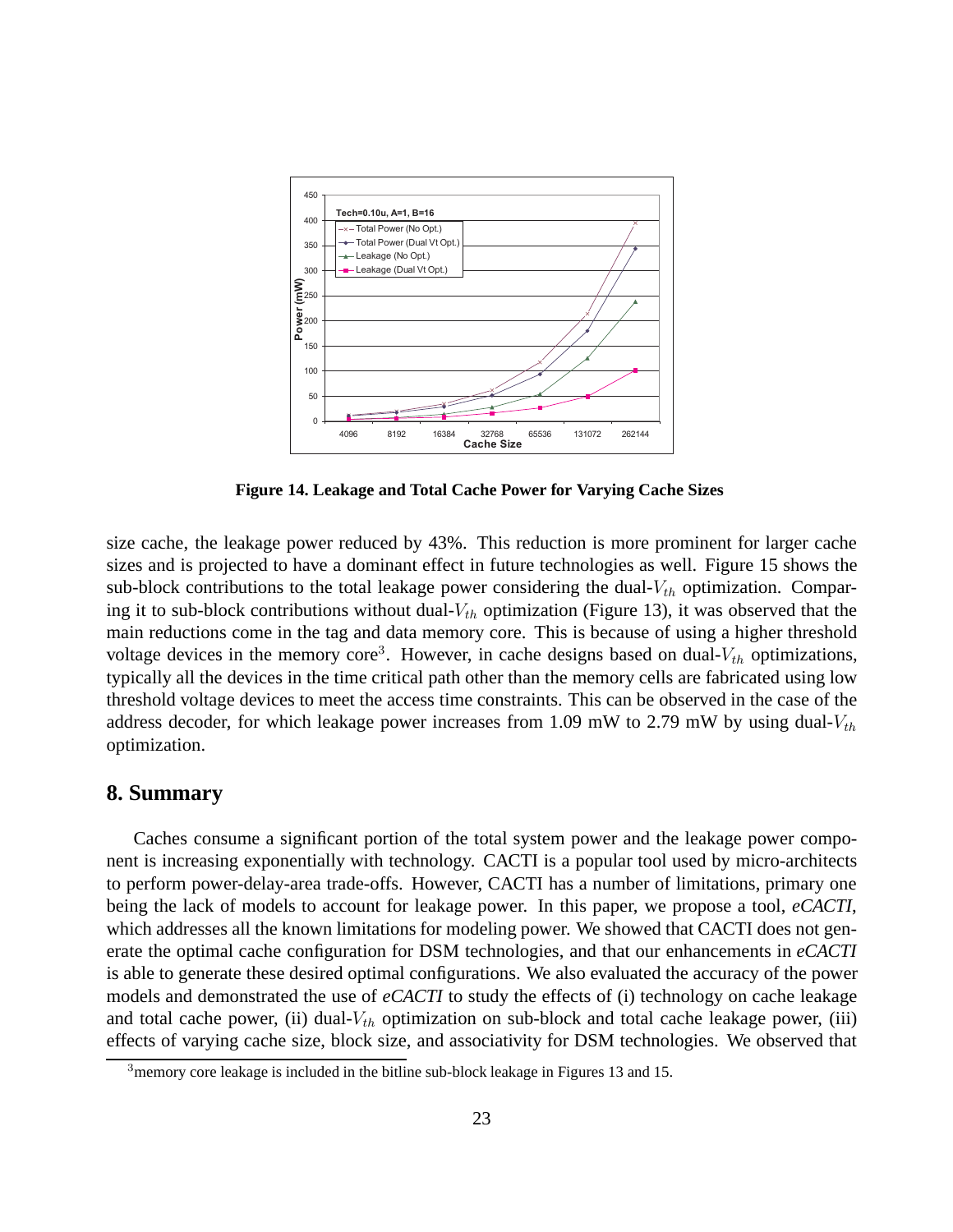

**Figure 15. Sub-block Power Contributions to Total Cache Leakage Power (Dual Vt Optimization)**

in 0.10 $\mu$  technology, for a 32 KB cache, dual- $V_{th}$  optimization leads to as much as 43% reduction in cache leakage power. We plan to do a public release of the *eCACTI* tool so that it can used in the research community to do better design space exploration and to evaluate various system level optimizations. We are currently working on developing power models for fully associative caches. We hope to include this feature in the upcoming public release.

# **References**

- [1] M. Mamidipaka, K. Khouri, N. Dutt, and M. Abadir Analytical Models for Leakage Power Estimation of Memory Array Structures In *International Conference on Hardware/Software and Co-design and System Synthesis (CODES+ISSS)*, 2004
- [2] M. Mamidipaka, K. Khouri, N. Dutt, and M. Abadir Leakage Power Estimation in SRAMs CECS Technical Report TR 03-32, University of California, Irvine, Oct. 2003.
- [3] B. S. Amrutur and M. Horowitz. A Replica Technique for Wordline and Sense Control in Low Power SRAMs. In *IEEE Journal on Solid State Circuits*, pages 1208–1219, Vol. 33, Aug. 1998.
- [4] S. Borkar. Low Power Design Challenges for the Decade (Invited Talk) In *ASPDAC*, pages 293–296, 2001.
- [5] D. Brooks, V. Tiwari, and M. Martonosi. Wattch: A Framework for Architectural Level Power Analysis and Optimizations. In *International Symposium on Computer Architecture*, pages 83– 94, 2000.